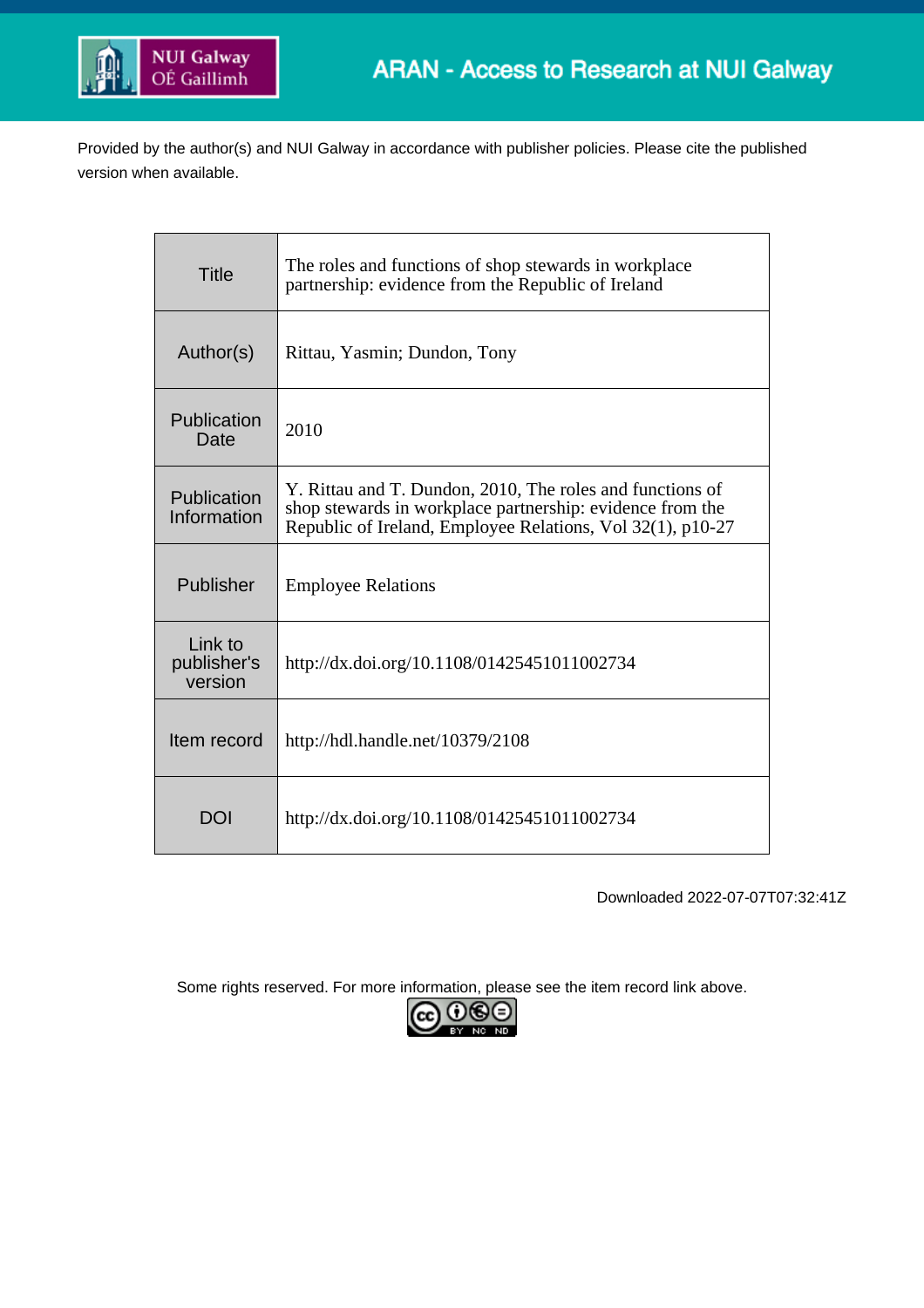# **The roles and functions of shop stewards in workplace partnership: evidence from the Republic of Ireland**

## Yasmin Rittau

University of Sydney, Australia, and Centre for Innovation and Structural Change, NUI Galway, Ireland

### Tony Dundon

School of Business and Economics, NUI Galway, Ireland

#### *Abstract*

**Purpose**: This article examines the roles and influence of shop stewards under workplace partnership regimes in five case study firms in the Republic of Ireland. It assess the dynamics and potential longevity of partnership relationships

**Design**: A framework is utilised which analyses the scope, breadth and depth of union influence in terms of the structure of partnership processes and the capacity of agency to affect relations between shop stewards, union members and plant management.

**Findings**: The findings show that while union representatives view partnership in a positive light, there remain problems as to the longevity of partnership owing to management control and a disconnection between national (government) and local (workplace) support mechanisms for partnership. The article concludes that social partnership is a process that remains anchored in a relationship of both antagonism and accommodation between capital and labour.

**Value**: Much of the extant literature tends to focus on the outcomes of partnership in terms of the gains or losses to either management and/or unions. In this article the focus is on the way the 'processes' of social partnership shape the behaviour and roles of workplace union representatives. A number of theoretical and policy implications are discussed.

Y. Rittau and T. Dundon, 2010, 'The roles and functions of shop stewards in workplace partnership: evidence from the Republic of Ireland', *Employee Relations,* 32(1): 10-27 (DOI 10.1108/01425451011002734)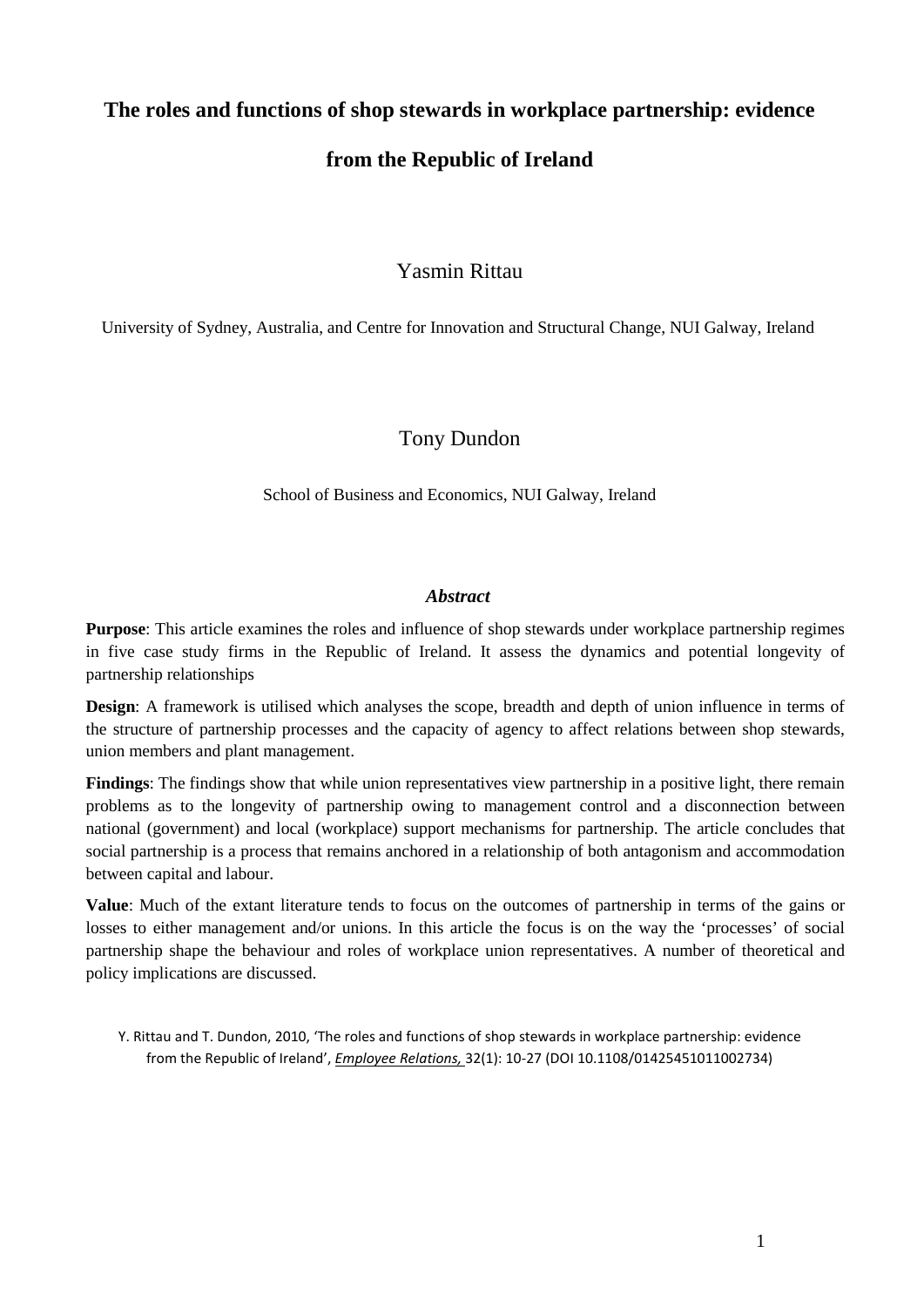#### **1. Introduction**

Commentators make the point that there is no universal definition of partnership (Guest and Peccei, 2001:208; Martinez-Lucio and Stuart, 2002). Scholars seem divided as to what partnership means as a process, while practitioners tend to blend the processes of partnership with presumed outcomes (Jonestone et al, 2009). At an *ideological* level partnership arrangements can encompasses both individual and representative processes of involvement (Dietz, 2004; Ackers, et al, 2005; Dundon et al, 2005). Attempts are also made to place partnership in its historical and spatial context by evidencing a link between periods of representative participation, such as industrial democracy and collective bargaining, as well as other periods that involve the coexistence of union consultation with an increased emphasis on direct employee involvement (Marchington et al, 2001). Thus partnership is often seen as something of its time and place, shaped by policy institutions as much by employer choice (Ackers and Payne, 1998). In *practical* terms, partnership is taken to symbolise a shift from adversarial industrial relations to problem-solving outcomes between unions, managers and workers (Guest and Peccei, 2001; Martinez-Lucio and Stuart, 2004; Dietz, 2004; Roche and Geary, 2006). Policy makers and key stakeholders - such as the Trade Union Congress (TUC) and the Involvement and Participation Association (IPA) in the UK, and the Irish Congress of Trade Unions (ICTU), the Irish Business and Employers Federation (IBEC) and the National Centre for Partnership and Performance (NCPP) in Ireland – have identified similar bundles of core principles: mutuality; dignity and respect; fairness; competitiveness; flexibility; and joint and direct communication and consultation. The new system of union-management is thus claimed to result in a win-win scenario for all parties involved (Kochan and Osterman, 1994; Ackers and Payne, 1998; Geary, 2008).

However, the premise that all benefit from partnership is hotly contested. Critics have long stressed that unions may ultimately lose power and influence under partnership as activists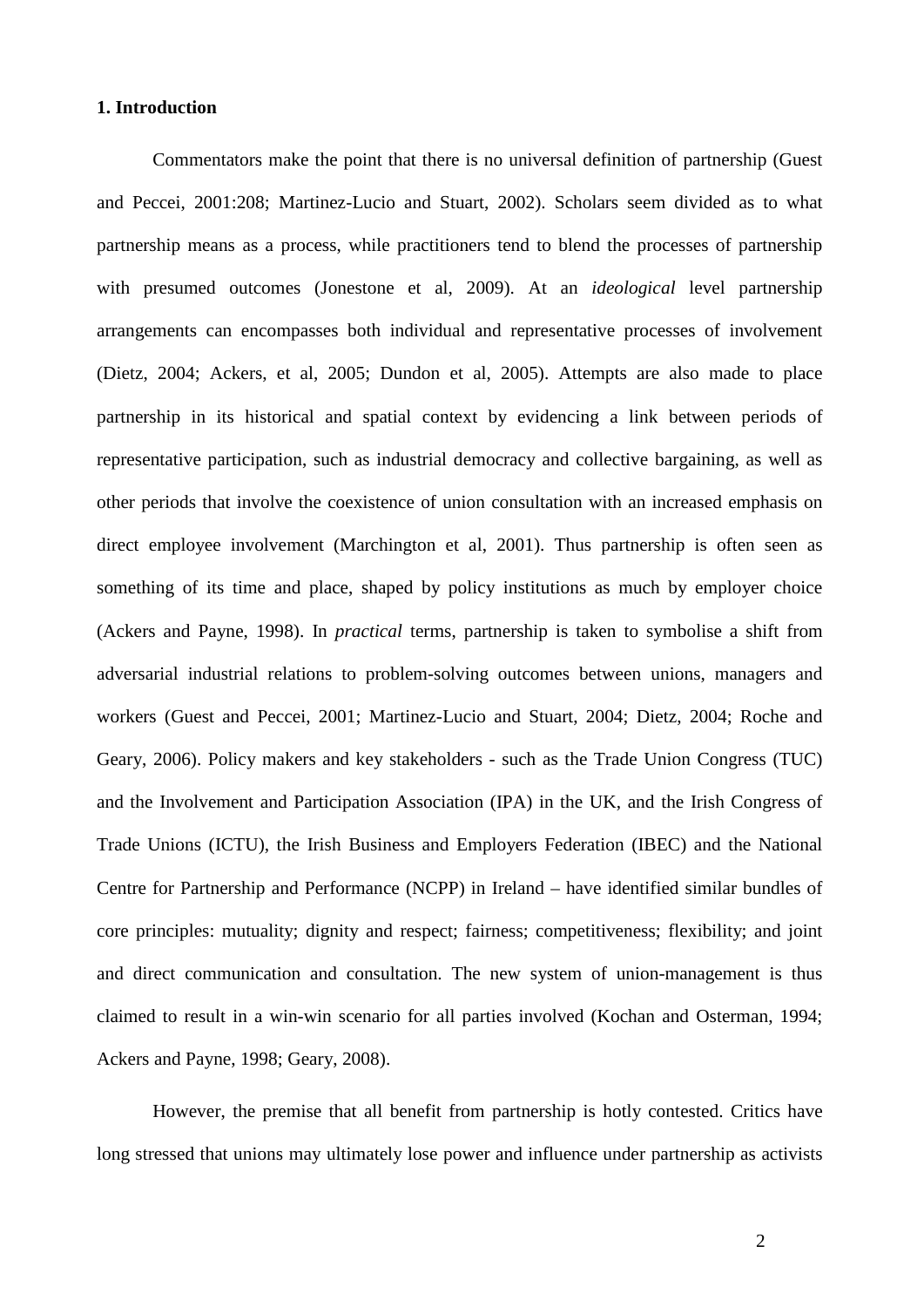become incorporated into the higher echelons of management (Kelly, 1996, 1998; Danford et al, 2005), or that the gains tend to exclusively favour management at the expense of workers' job security and pay levels (Kelly, 2004; Martinez-Lucio and Stuart, 2005). The 'advocates v critics' debate is more refined and nuanced than straightforward wins and losses (Samuel, 2007; Jonestone et al, 2009). Donaghey and Teague (2007), for example, show that owing to national social packs that exist in Ireland, unions have learnt to live with the paradox of declining influence while retaining bargaining power over macro-economic policy. Dobbins and Gunnigle (2009) found that partnership gains are constrained by clusters of contextual variables that impact union postures towards partnership. Oxenbridge and Brown (2002) signal the importance of the different roles of workplace union stewards under 'robust' and 'shallow' type partnerships. The point is that while much of the extant literature – both qualitatively and quantitatively – has advanced understanding about the contours and potential gains and losses of social partnership for unions, little empirical analysis has focussed on the resultant and more indepth behaviours of local union activists charged with implementing and bringing to life these so-called mutual gains arrangements (Rubinstein, 2001).

This article contributes to the debates about the value of the 'processes' of social partnership for workplace union stewards and union members. It does so not by seeking to chart and measure the outcomes of partnership in terms of specific gains or losses. Rather, the paper focuses on examining the roles, postures and behaviours of shop stewards within wellestablished (robust) partnership enterprises. The paper begins by examining the literature on the possible value and longevity of partnership at workplace level. Section 3 then considers a framework to assess the roles and potential value for shop stewards engaged in workplace partnership, followed by a rationale for examining these issues in the Republic of Ireland in section 4. The paper then describes the research approach and the case study firms, followed by the findings and discussion and conclusion.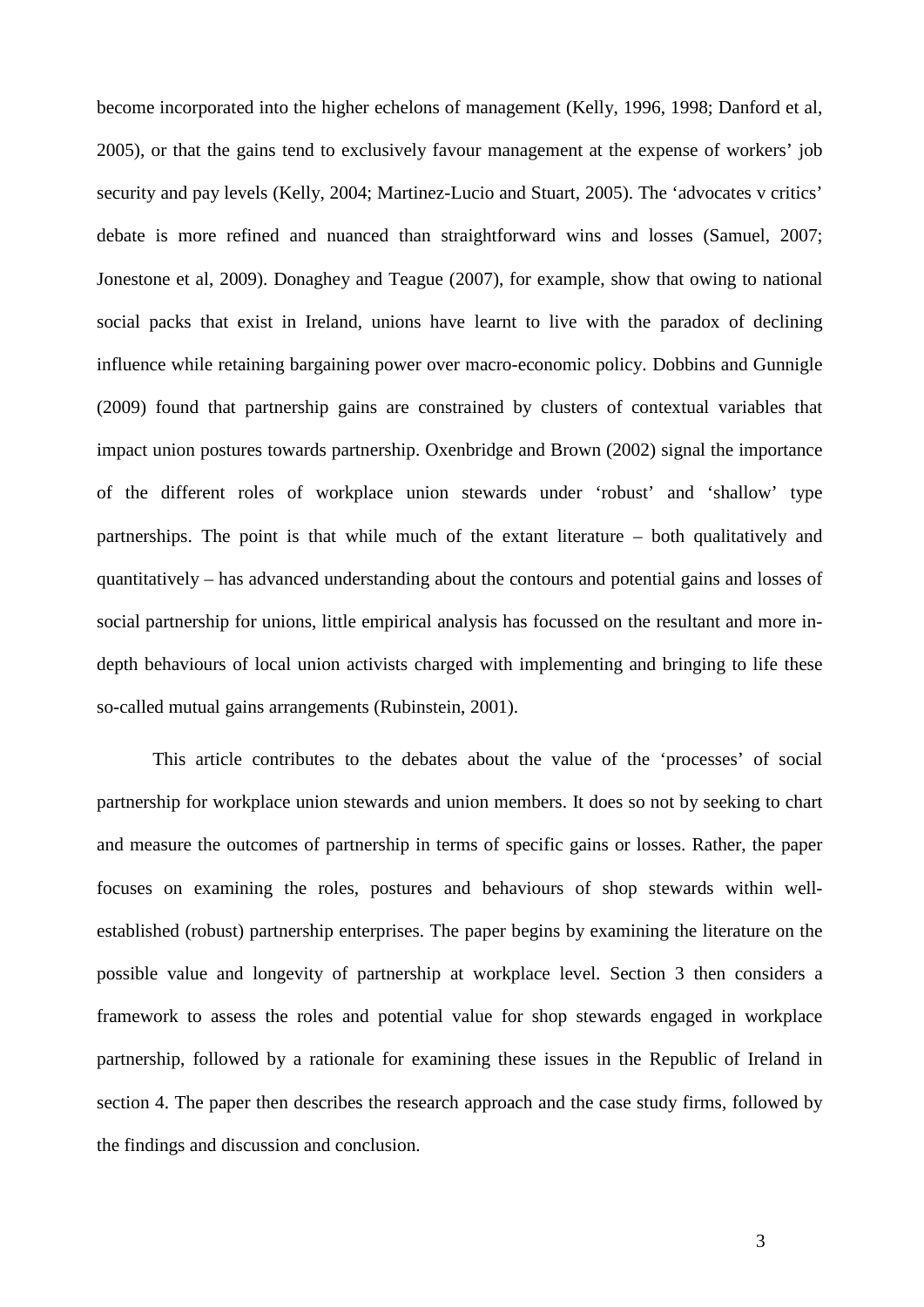#### **2. The Potential Value and Longevity of Workplace Social Partnership**

The value of partnership for trade unions has evoked differing viewpoints. Some assume that the value of partnership for trade unions is the same as for employers and workers. In Guest and Peccei's (2001) view, trade unions, employers and workers need to gain trust from the process for it to have sustainable value. Martinez-Lucio and Stuart (2004: 416) contend that unions can be motivated to engage in partnership through the potential it offers for transparency in decision-making. The extent of such involvement in partnership is viewed as contingent on developing a new role for unions and management in the regulation of employment. In contrast, others view the value of partnership as a potential opportunity for union revitalisation, with a renewed focus on equality, diversity and dignity in the workplace (Ackers and Payne, 1998; Heery, 2002).

Oxenbridge and Brown (2004) suggest that unions are motivated by possible alternatives and, more important for this paper, that the range of alternatives and the context in which they exist can influence the attitudes and postures of union activists. In simple terms, if faced with exclusion and continued marginalisation from managerial decision-making, unions adopt quite pragmatic and tactical behaviours to survive. In this regard Kelly (2004) points out that the value of partnership for unions relates to the distribution of power, gravitating between opposite ends of a continuum from moderation to militancy (Kelly, 1996:83-87). However, partnership rarely if ever involves the true distribution of power between 'equals'. Union can be coerced into accepting partnership when faced with an unpalatable alternative. Similarly, traditional forms of consultation and collective bargaining may be hollow and fail to deliver effective involvement in management decision-making (Charlwood and Terry, 2007). Kessler and Heron (2001) further refine the concept of power in terms of management setting the agenda for engagement. In essence, the argument is that despite the appearance of a clearly defined role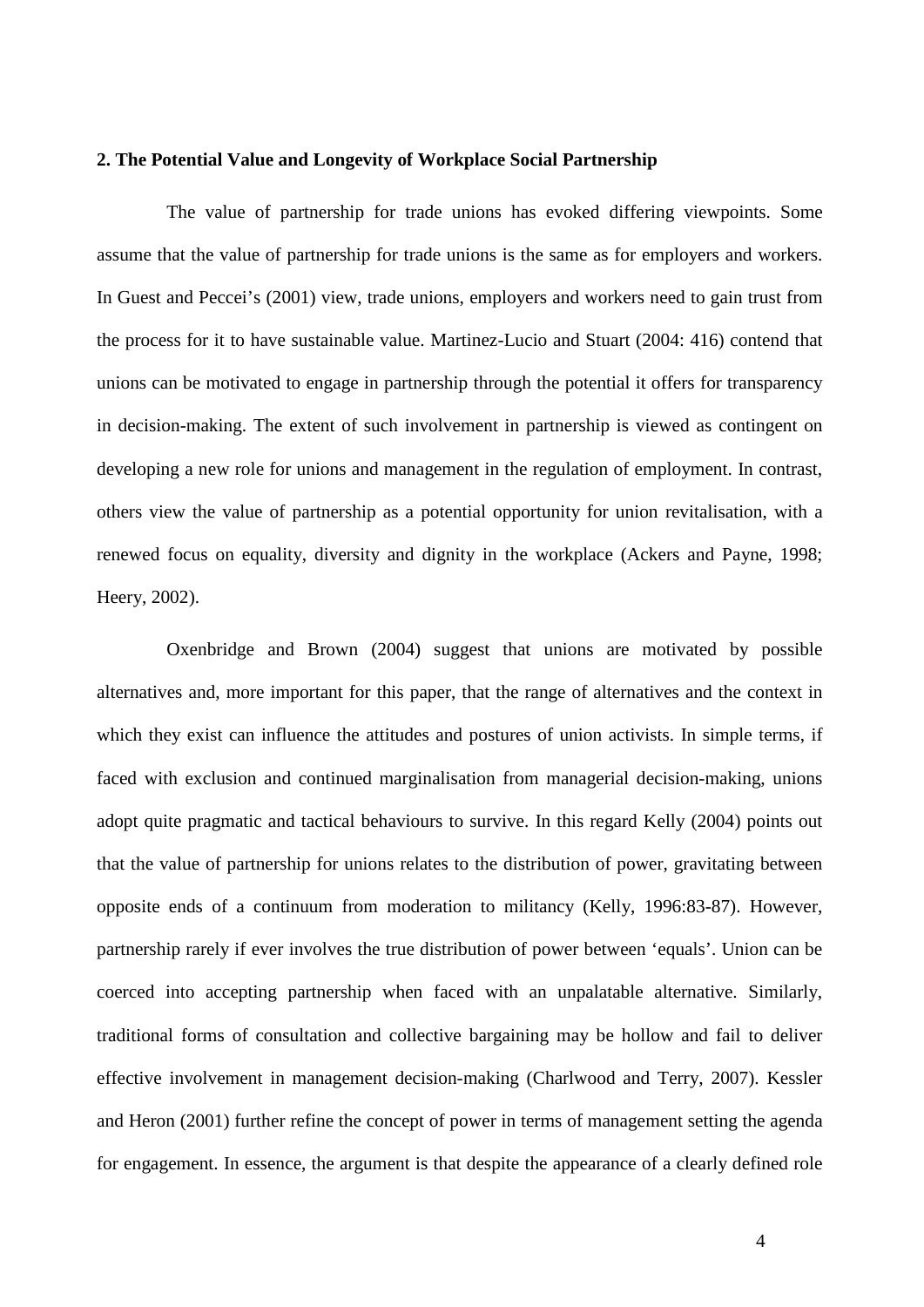for union representatives, in reality there is little scope for meaningful consultation or bargaining when management refrains from dealing with core substantive issues in a joint manner. Thus partnership may engender a greater degree of managerial power and control when setting the 'agenda' for what can and cannot be discussed. The reasons for this may be varied, although as Walton and McKersie (1965:129) point out, "[a]genda items involving strictly economic values are much less likely to contain integrative possibilities than are items referring to rights and obligations of the parties".

On the issue of longevity, Kelly views moderate unionism as fragile because union survival and high membership rates are linked to union participation, which can be seriously diminished under social partnership. Under managerial sponsored partnerships in Ireland, for example, union roles and spheres of influences have been shown to be limited because management control the agenda (Dundon et al, 2006). Oxenbridge and Brown (2004:401) show that strong independent union organisation is important for more 'robust' relationships. In Ireland a number of parallels are evident (Roche and Geary, 2006; Geary, 2008; Teague and Donaghey, 2009). In particular, Dobbins and Gunnigle (2009) argue that the balance of mutuality may be skewed to management yet that does not necessarily diminish the value of partnership for workplace union stewards. Much more important is an understanding of the prevailing processes and contextual circumstances that impacts the capacity of shop stewards to influence management decision-making, including the extent to which partnership is vertically aligned from the top to the bottom of the organisational hierarchy (Dobbins and Gunnigle, 2009:22).

The potential longevity of partnership is also related to the micro politics of the processes (Martinez-Lucio and Stuart, 2004:411). Significantly, each party assigns value to its involvement in the process and periodically evaluates the risk of particpation (Munro, 2002; Haynes and Allen, 2000). If each party's expectations and motivations, in terms of costs and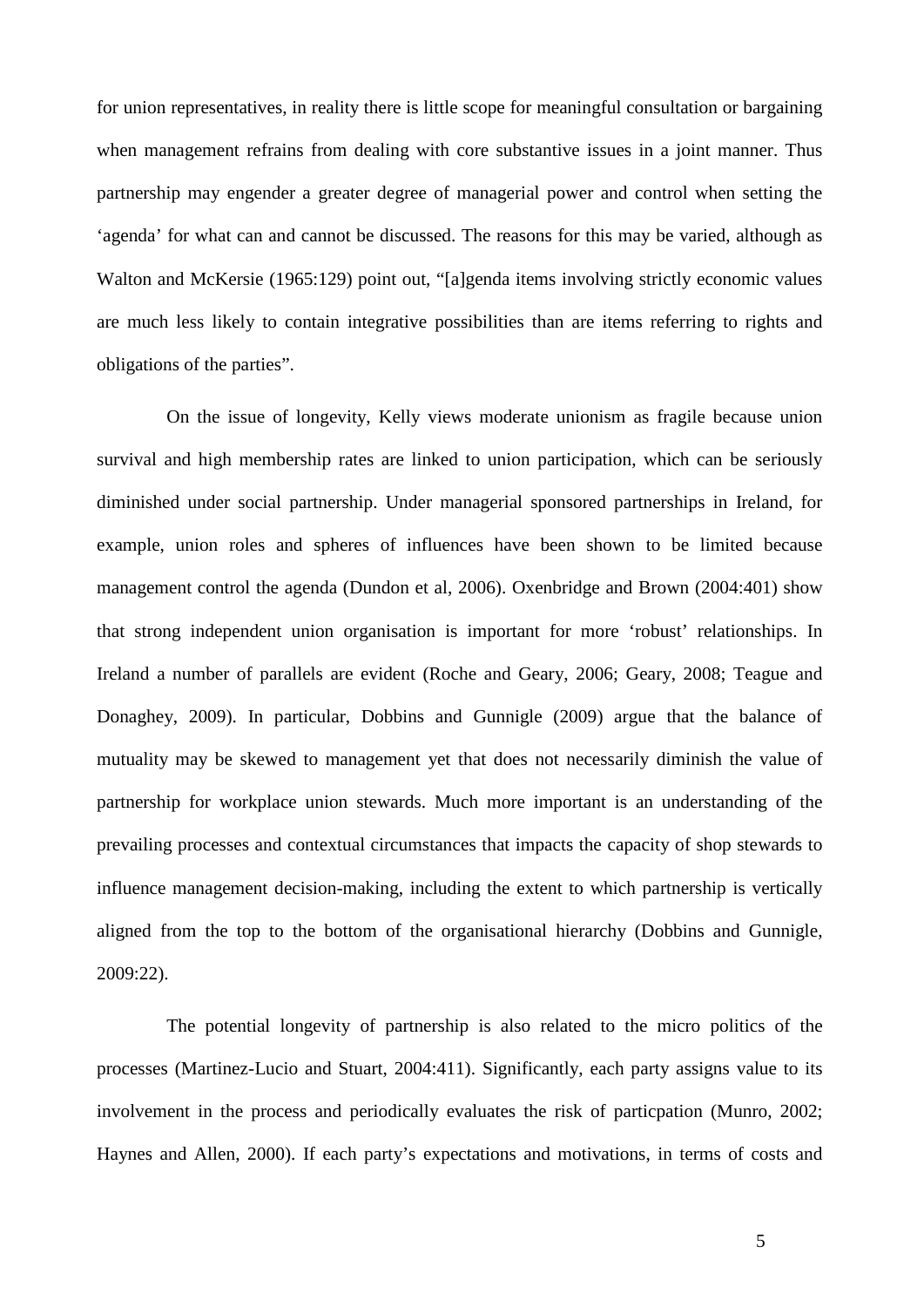benefits, do not correspond to their perceived utility then partnership becomes vulnerable to pressures exerted by one party, such as changes in production schedules dictated by line managers or wider commercial strategies imposed by senior managers (Haynes and Allen, 2000; Samuel, 2007). Part of the issue is that partnership can wither on the vine when key 'champions' (managers and union stewards) move to different roles in an organisation or leave the company altogether (Martinez-Lucio and Stuart, 2004; Munro, 2002).

From the above it can be noted that the processes of partnership can be crucial to an understanding of the potential longevity of workplace social relations that seek to promote and sustain mutual gains. Of central importance is an appreciation of multi-level factors: the role of power; the balance of mutuality; agenda-setting controls; union independence; and the value of partnership to the parties. Indeed, it quite possible that the value for workplace union representatives is connected to the capacity of partnership not only to meet their own needs, but perhaps to a lesser extent, that partnership is seen to also meet the needs of the other party. Evidently, some partnerships offer more value than others, and it is the intent of this paper to explore how and why the processes of partnership may engage workplace union activists to such a relationship. To advance this line of enquiry, the next section considers a framework for examining how union stewards engage with partnership at the workplace.

#### **3. A framework for assessing the value of workplace partnership**

A three-fold framework to assess the roles of union stewards under partnership is drawn from the extant literature on voice and participation, including the '*level'*, '*scope'* and '*depth*' of partnership (Marchington et al. [1](#page-6-0)992; Marchington and Wilkinson 2005)<sup>1</sup>. First, the *level* of partnership is based at the workplace as the core unit of analysis. Issues of consideration

<span id="page-6-0"></span> <sup>1</sup> The framework used here has been adapted and would otherwise include four dimensions. The forth dimension not included here is the '*form'* of participation. The reason this is excluded is because the form is predefined as 'indirect', and direct employee involvement mechanisms were not part of the study.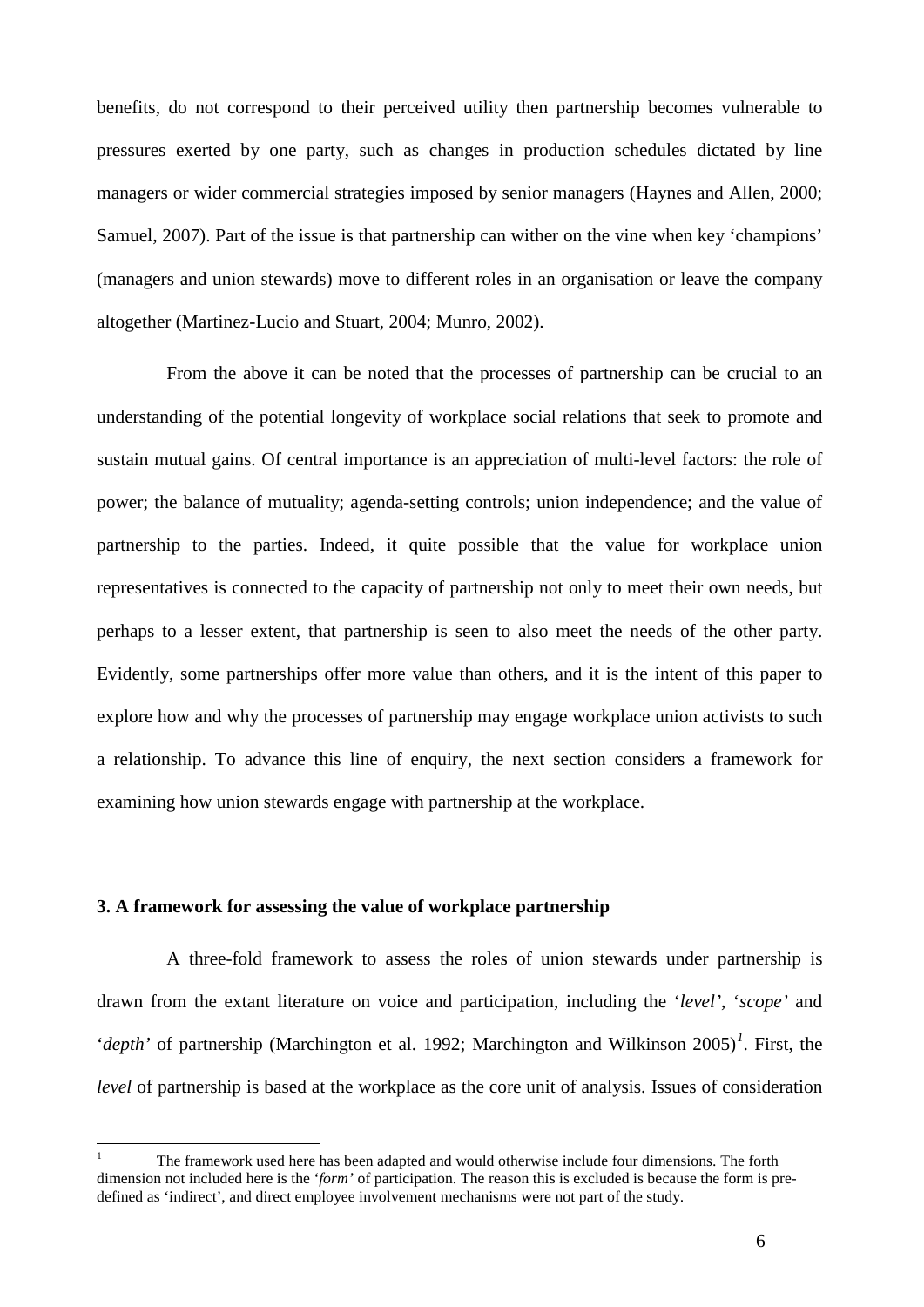here are the way partnership forums work in practice at enterprise level. These forums include union stewards, managers and other employee representatives, typically known in the Irish system as partnership reps or facilitators. Partnership facilitators may also be union stewards, depending on the practices at different sites, although a partnership rep/facilitator does not have the statutory legitimacy of a recognised union steward. The second dimension is the *scope* of issues considered through formal and informal partnership processes. Theoretically, scope can range from minor or trivial matters to contractual and more strategic issues. In many of the case study organisations, however, partnership is confined to what might be termed 'softer' HR matters, whereas the 'harder' or more contentious issues concerning pay and other distributive matters tend to be ring-fenced and dealt with separately (outside of partnership) through unionmanagement negotiating structures. Therefore the interplay between partnership and how and when more conflictual matters are referred to union-management negotiation is also considered. The final and perhaps most significant dimension is the *depth* of partnership. Depth refers to the extent to which union stewards are able to influence management decisions by assessing their relative posturing towards the type of workplace partnership at each case study organisation.

According to Oxenbridge and Brown (2002) the more 'robust' partnership types tend to display deeper levels of participation, covering a wider scope of issues than those deemed to be 'shallow'. Robust partnership relationships have been found in firms with higher levels of unionisation (Oxenbridge and Brown 2002:273). In contrast, firms that displayed a narrow scope were found in services and often used temporary employees. The scope and depth of partnership in a number of Irish case studies indicate comparable features (O'Donnell and O'Reardon, 2000; Roche and Geary, 2006; Dobbins and Gunnigle, 2009). Thee include union consultation as distinct from negotiation, the frequency of meetings, the strength of union membership, input into higher level management decisions and the dynamics of informal dialogue. For example in the two Irish case studies reported by Dobbins and Gunnigle (2009), the more robust relationship differed in terms of the extent to which other HR-related policies and procedures were vertically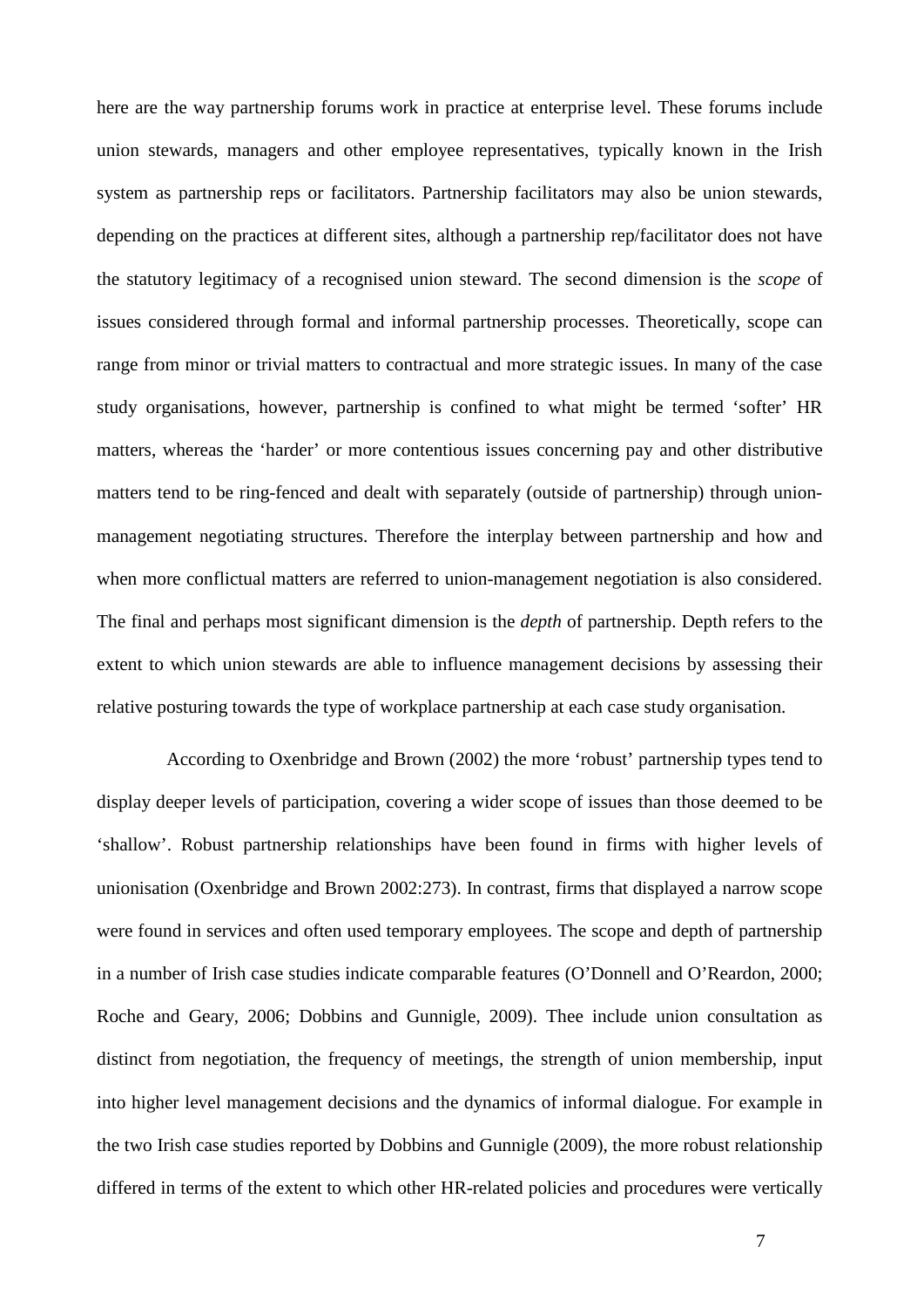aligned with business strategy, generating a tighter synergy between complementary local practices and partnership.

In summary, then, the way partnership processes are played-out at the workplace level is an important dynamic in the configuration of union steward roles. Significantly, the dynamics of interaction can vary in terms of the scope, depth and breadth of union steward participation, resulting in weak and strong (or robust and shallow) relationships. These, in turn, are likely to affect the postures of union activists towards partnership and potentially the perceptions of union members, both to the union and to the company. Why this approach and the case of Ireland are likely to be a valuable addition to the literature is considered next.

#### **4. The Republic of Ireland as Context**

The Republic of Ireland offers a good example in which to examine the roles and behaviours of shop stewards in pre-existing and strong partnership relationships. The Irish system of industrial relations is essentially voluntarist, which utilised collective bargaining as the primary method of regulating the employment relationship. However unlike the UK, Ireland developed a centralised bargaining system in 1987, in which the principle actors (unions, employers, government and other community and voluntary bodies) negotiate national level pay and social welfare provisions. This 'national social partnership' model has been identified by international scholars as a key contributing factor in Ireland's economic and employment growth in the years since 1990 (McKersie, 2006; Teague and Donaghey, 2009).

Throughout the 1990s public policy has actively sought to promote social partnership as an anchor to the country's industrial relations system, with a total of seven national agreements since 1987, culminating in the most recent social pack, *Towards 2016*. The fourth national agreement in 1997, entitled *Partnership 2000*, was the first formal endorsement of the attempt to diffuse partnership to enterprise level. Its core objective was to improve the voluntary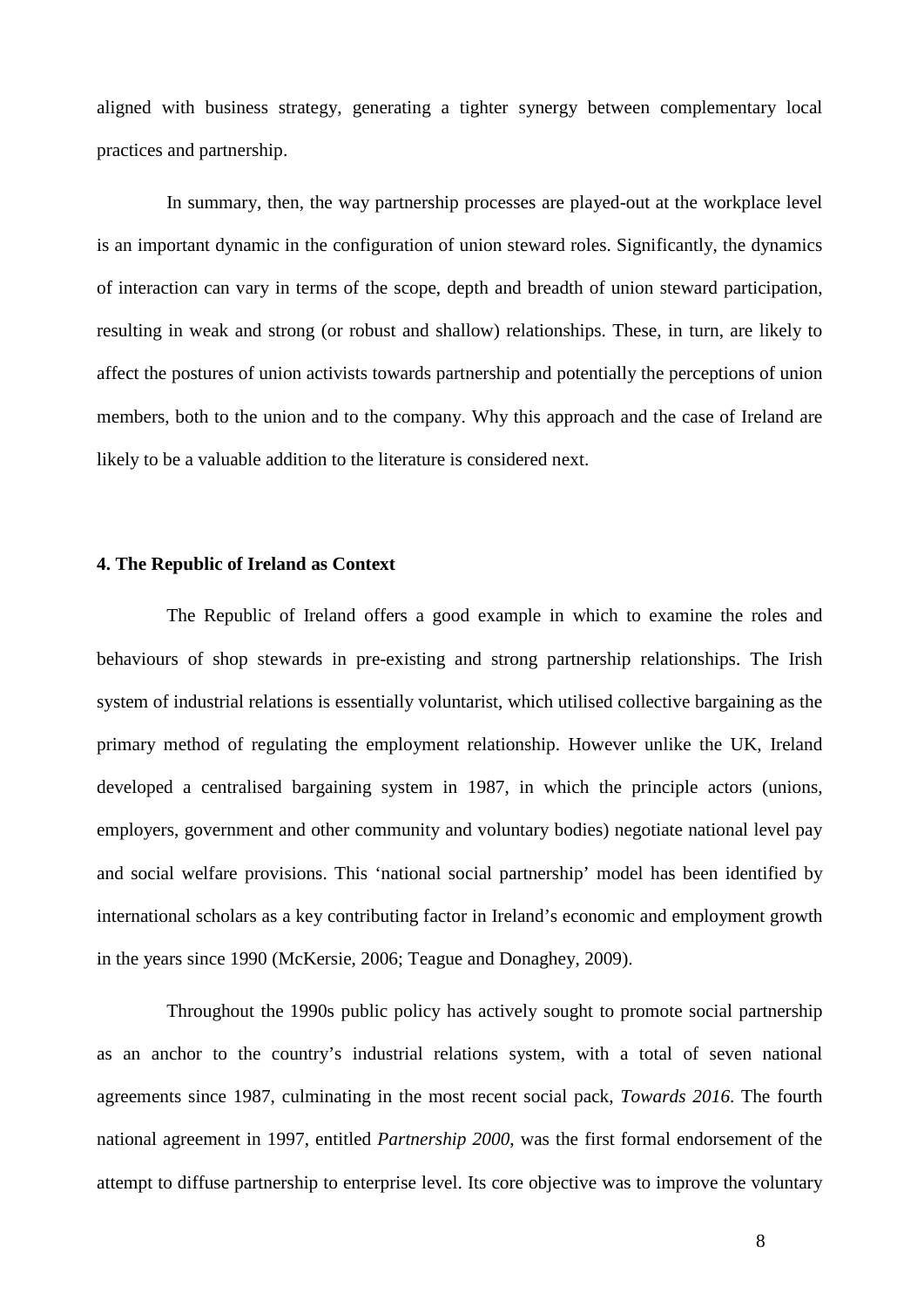arrangements at workplace level for 'stakeholder involvement in the success, innovation and performance of the organisation'. In addition to the objective of promoting workplace partnership, a government-sponsored body was established in 2001 to help facilitate and promote partnership at workplace level, with its members reporting to *An Taoiseach's* (Prime Minister's) office: the National Centre for Partnership and Performance (NCPP).

Despite the public policy push for the diffusion of enterprise-based partnership, the result is at best a moderate to low take-up in private sector workplaces in Ireland. The most extensive and representative workplace survey in Ireland reports that only 4.3 percent of firms have implemented partnership, with another 19.3 percent reporting they have informal partnership at the workplace level (Williams et al, 2004:56). Thus about one-quarter of organisations report some form of partnership arrangement, and most of these are confined to the public the sector. Geary (2008) further scrutinises the same data set, and save for a few leading exemplars of partnership that had collapsed (Aer Rianta, Bausch and Lomb and the State broadcaster RTE), finds a broadly favourable picture for workplace partnership in terms of union influence and union member support. Geary (2008:536) explains that the roles and attitudes of both trade unionists and employers were crucial in promoting a more conducive and collaborative work regime. Such findings lend weight to the purpose of this paper. While survey data and sophisticated statistical modelling can explain important relationships and associations between variables underpinning partnership, the multiple case study approach adopted here seeks to explore the roles and attitudes of local union stewards in an attempt to make sense of the phenomenon they experience on a daily basis. It also complements the limited number of case study assessments of workplace partnership conducted in Ireland (Roche and Geary 2002b; Roche and Geary, 2006; Dundon et al, 2006).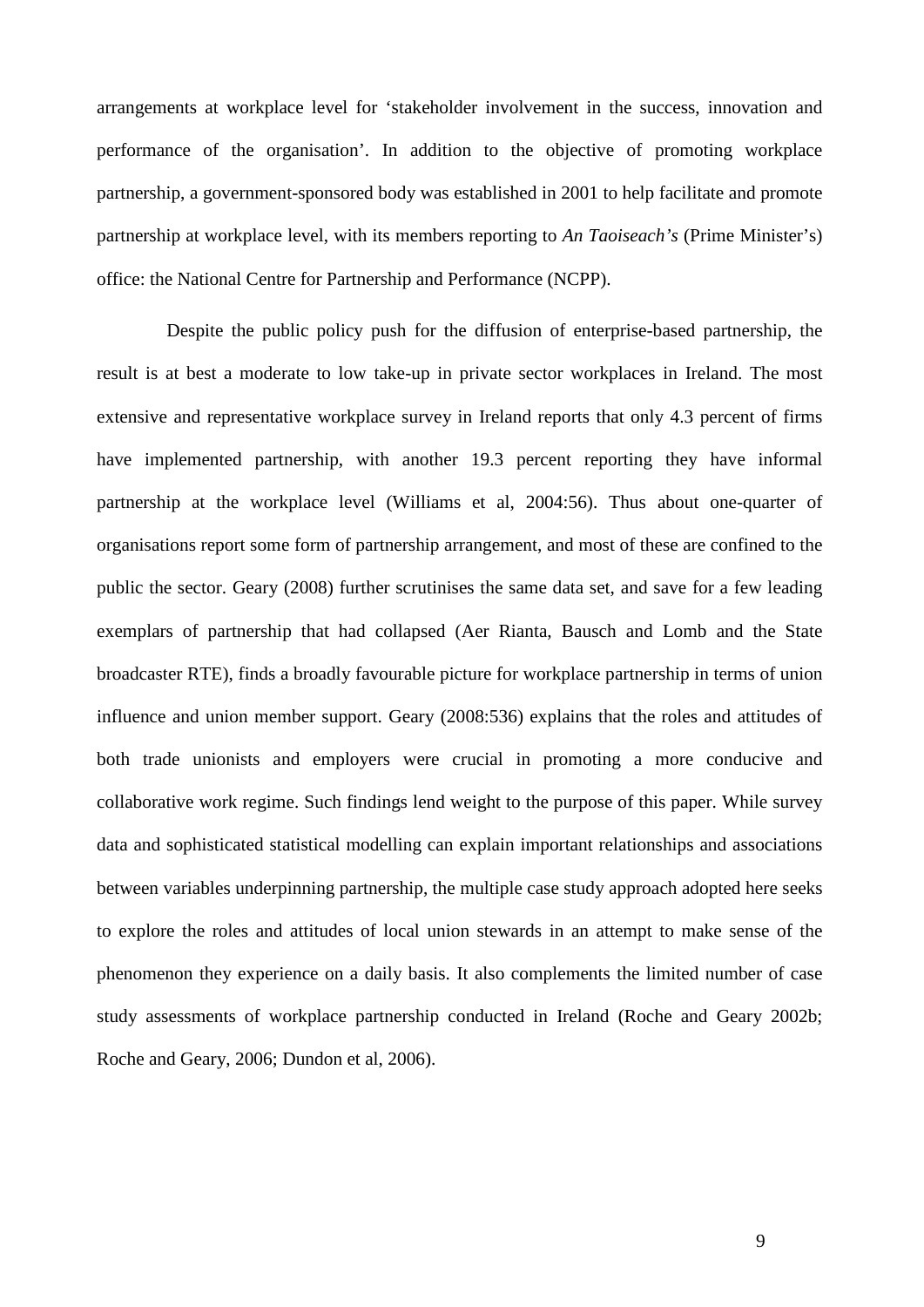#### **5. Research Method and Case Study Organisations**

Five case studies in the present research have been chosen because they would appear to offer robust partnerships, at least at the surface level. In other words, the selection criteria was to identify organisations that displayed strong partnership relationship and to examine the roles, functions and attitudes of shop stewards in these so-called exemplars of good partnership practice. The cases include private-sector companies that had in place well-known and formalised partnership arrangements, collective bargaining and high union density levels. The cases were selected from reports claiming the virtues of effective workplace partnership published by the National Centre of Partnership and Performance (NCPP). The companies and unions had publically endorsed the concept of partnership and been heralded as flagship enterprises by the State-sponsored partnership body, the NCPP. The objective in selecting companies that appear to display the features of robust partnership was to be able to subject these exemplars to critical scrutiny. In other words, the study examines the roles and behaviours of shop stewards within a group of social settings that are generally considered to be the best examples of partnership from the private sector in Ireland.

In four of the five case studies union density is near 100 percent, and in the fifth it was reported to be over 75 percent. The partnership arrangements have been in operation from three to six years and collective bargaining dating back to when each company commenced operations in the Republic, ranging from eight to thirty years. Each case is a branch plant of a private sector multi-national organisation, and each reported an independent decision-making structure for the Irish site. The companies span a range of industry sectors including manufacturing, financial services and hospitality with employees from an associated range of occupational categories. The size of firm ranges from 85 to 1600 employees. The data was collected from interviews with managers, shop stewards and partnership representatives. Interviews were held with a total of 34 respondents that followed a semi-structured interview schedule. The research instruments were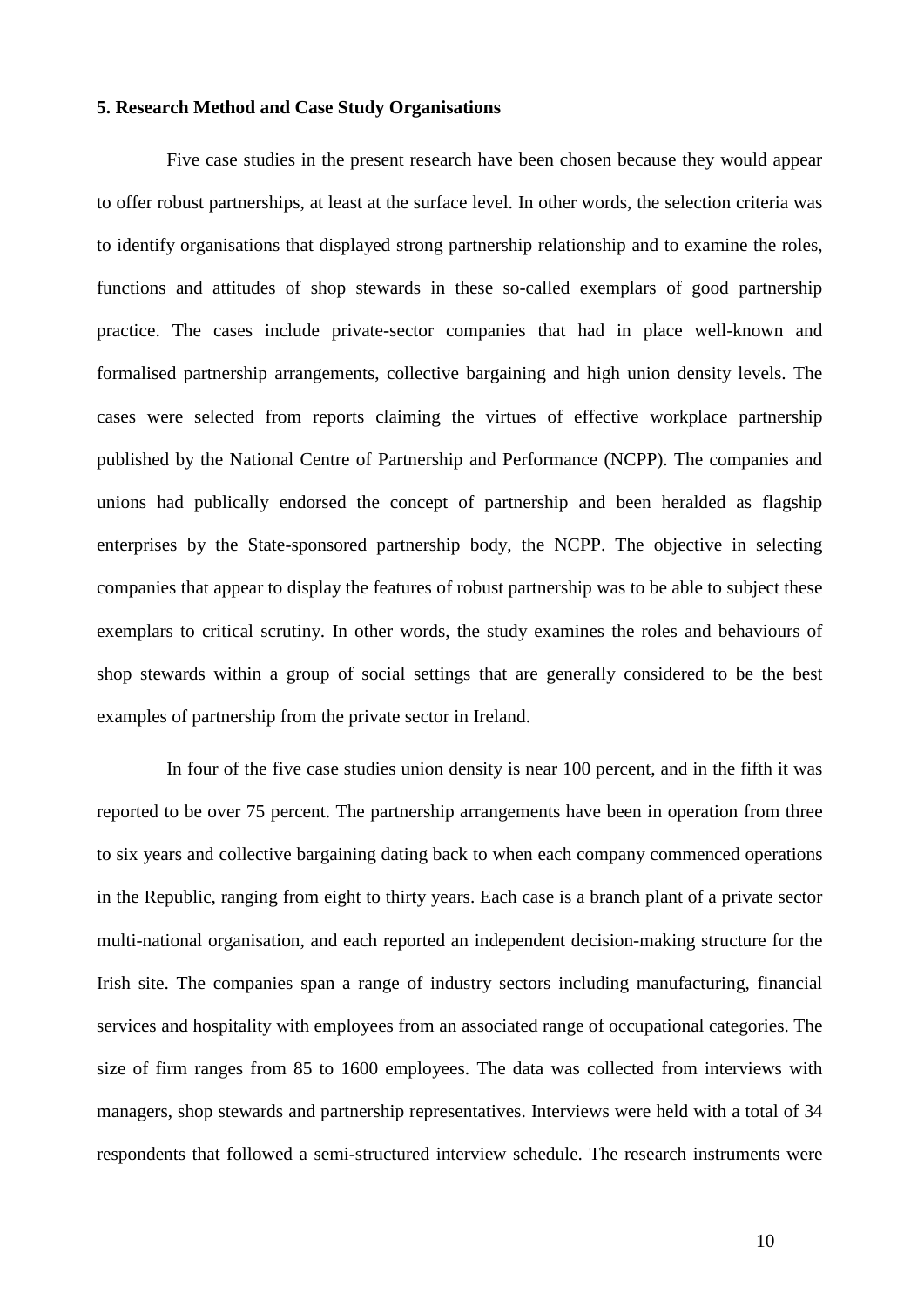designed to explore the value of the partnership processes across each of the case study firms. Summary details are given in Table 1.

#### INSERT TABLE 1 HERE

#### **6. Findings**

The data in this section are structured in two ways. First, the framework of *scope*, *breadth* and *depth* of involvement is used to assess the ability of shop stewards to influence decisions at enterprise level. Second, how the partnership processes shape the roles and relations of workplace stop stewards towards union members and with management is presented.

#### *Shop stewards' ability to influence decisions*

#### *Scope of partnership issues*

The scope of issues with which workplace representatives were involved spanned low level operational and some strategic matters, although the precise issue often depended on the concerns deemed important by the key actors. Of particular importance is how the formal structures of partnership differed across workplaces, which affected the ability of shop stewards to influence decisions. Some firms had clear divisions between 'partnership forums' on the one hand, and 'union-management negotiating bodies' on the other. Manufacturing Firms A and B had long established union-management negotiating committees that sat alongside but were separate to partnership forums. The other case studies had negotiating committees too, separate to partnership forums, although both partnership and negotiating committees tended to discuss a range of issues in a more iterative manner. In Financial Services D, for example, partnership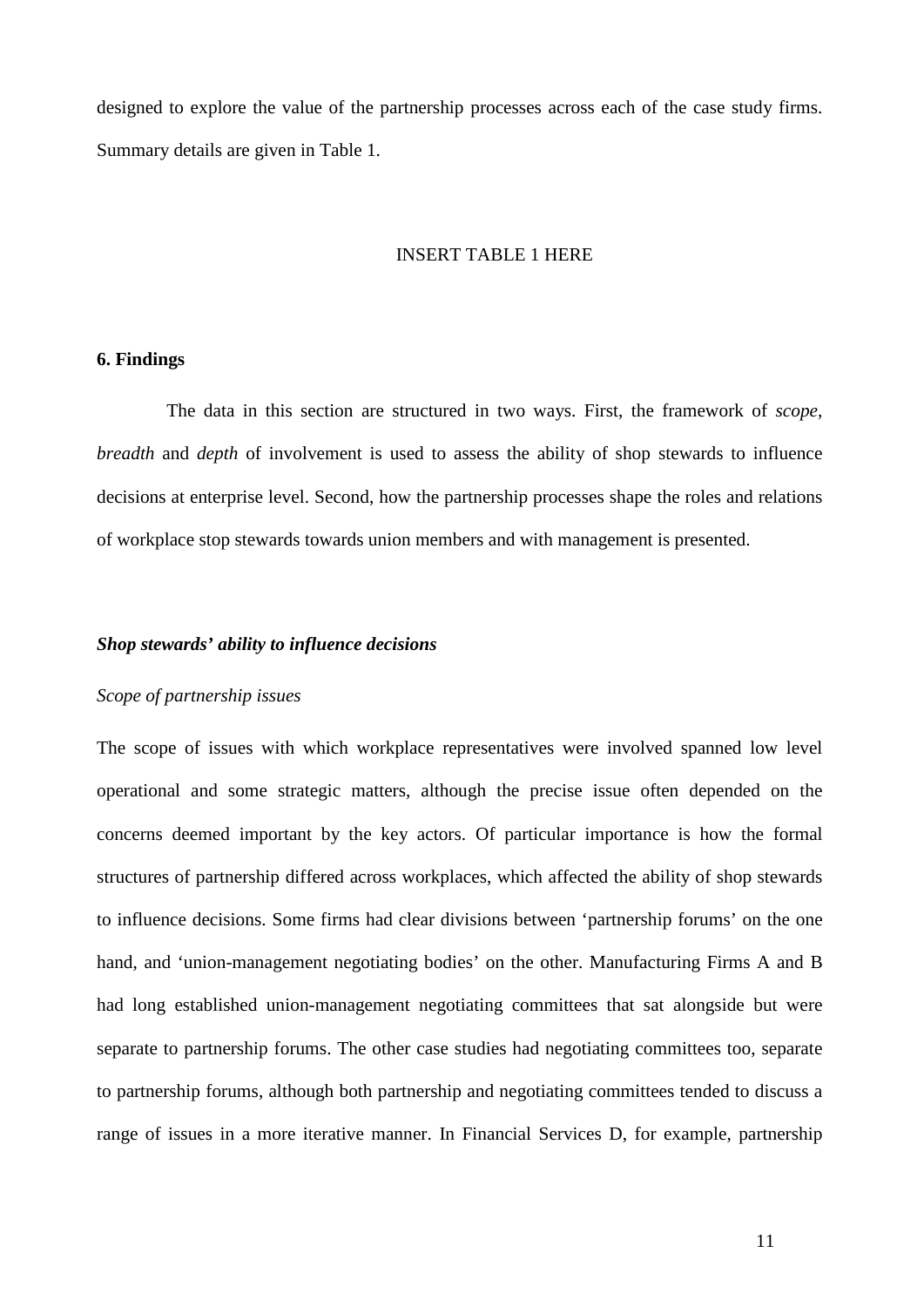included both union stewards and non-union partnership representatives, yet the negotiating committee was a union-only channel.

The partnership forums were predicated on a representative principle of allowing different stakeholders a voice. In Manufacturing C and Hospitality E, management dominated the agenda-setting to a greater extent than at the other firms. The implication is a diminished role for union stewards in enabling issues to be raised. In three of the five cases, the partnership forums were sub-divided into 'workplace' (e.g. the whole plant) and 'operational' (e.g. function, department or team) groups (Manufacturing Firms A and C and Hospitality E). In the 'workplace' forums the process was based mostly on information-sharing from management down to shop stewards, including a wide range of communications covering information about commercial matters such as current sales, marketing, finance, company profits and revenue. Operational issues that fell under the remit of partnership often emerged after the issue had been considered by the workplace forum and designated sub-group established to consider the issue in greater detail and report back. Examples of this higher and lower order partnership process included new automation in Manufacturing A and C; shift rotas in Hospitality E; staffing levels and the recruitment methods for team members in Manufacturing C. In Financial Services D the partnership forum discussed employment security with new arrangements giving temporary staff the opportunity to attain permanent status. In Hospitality E the partnership forum agreed to new job sharing arrangements for staff.

Significantly, running alongside partnership committees and their attendant sub-forums were other union-management mechanisms that would discuss more contentious issues, such as changes to worker pension schemes, pay bargaining to agreed adjustments to nationally negotiated partnership rates and discipline codes. Some of the firms had a specific policy of discussing these types of issues outside of the partnership arrangements, while others did not. For example, Manufacturing A and C frequently discussed gainsharing plans in the partnership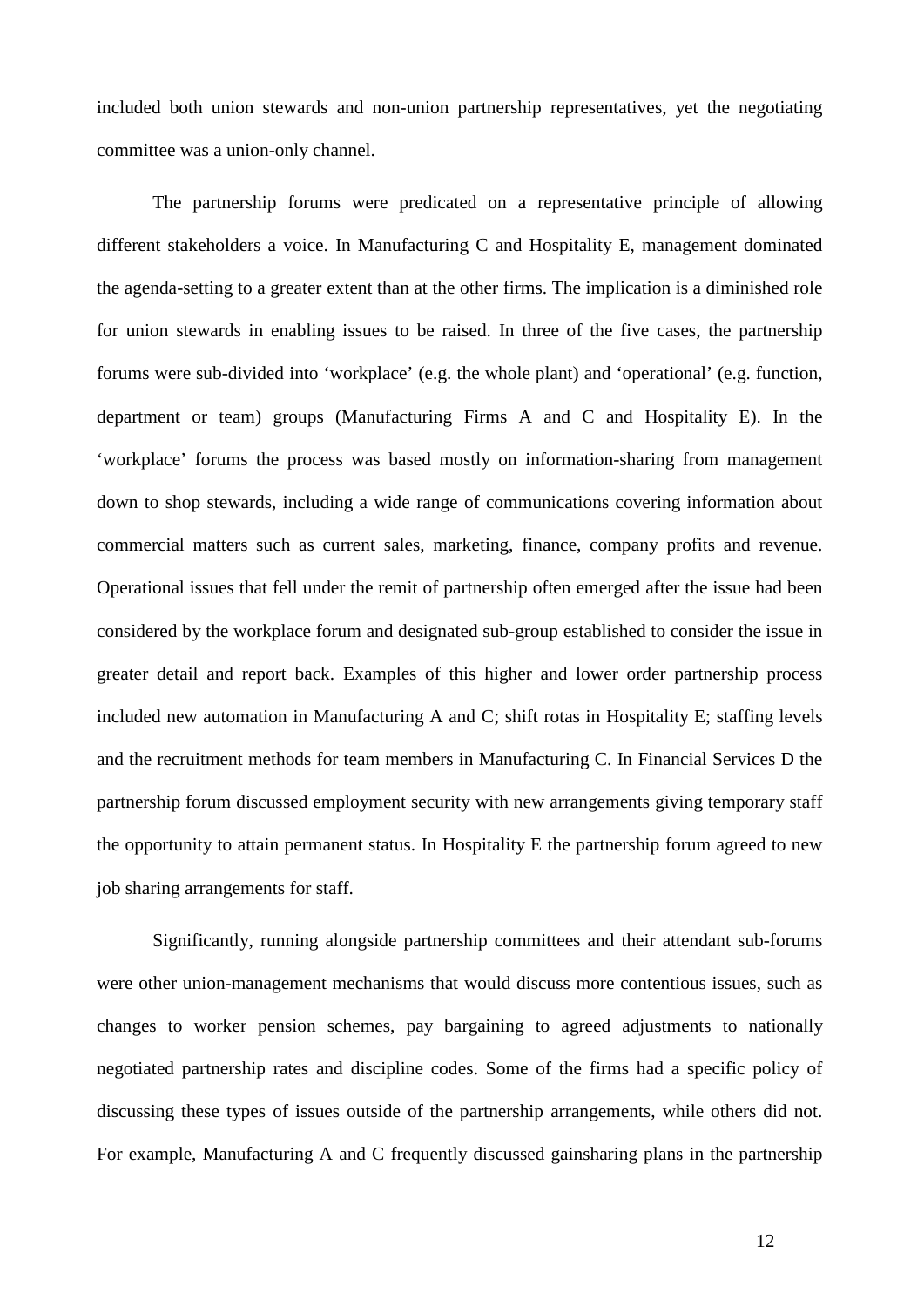forum, while similar pay- and bonus-related issues were deemed 'industrial relations' matters at Manufacturing B and Financial Services D, and subsequently defined as agenda items that would be inappropriate for partnership. Indeed, shortly after this research, partnership collapsed at Manufacturing B owing to a failure to agree on pension rights. Management insisted the company's pension scheme came under the scope of the partnership forum, while the trade unions disagreed and argued the matter was the subject of collective negotiation, not consultation. The unions eventually withdrew from partnership and sought to resolve the issue through collective bargaining and third party mediation at the Labour Relations Commission (LRC). Problematically, managers and union stewards at Manufacturing B found it difficult to distinguish between partnership (integrative) and negotiating (distributive) matters.

In summary, the scope of issues upon which union and partnership representatives could participate varied widely, including minor but also quite substantial issues that affected the dayto-day working conditions of employees. At the same time, the boundaries between integrative problem-solving issues and those that were potentially more distributive in nature tended to mean conflicts would surface both inside and outside of the partnership forums.

#### *Breadth of Union Participation*

In addition to the scope of issues is the related concept of breadth of involvement, and union stewards participated in both partnership and industrial relations fora. In addition to scope, breadth here also includes the frequency of dialogue and the extent to which it includes or excludes shop stewards. In all the case studies the data indicates a reasonably wide breadth of partnership involvement. In one respect this confirms that these organisations resembled robusttype relationship. Forums and committees would be attended and often chaired by a senior manager. In some instances shop stewards sat alongside non-union partnership representatives. For example, in Financial Services D the partnership forum included 'staff-side' reps; some of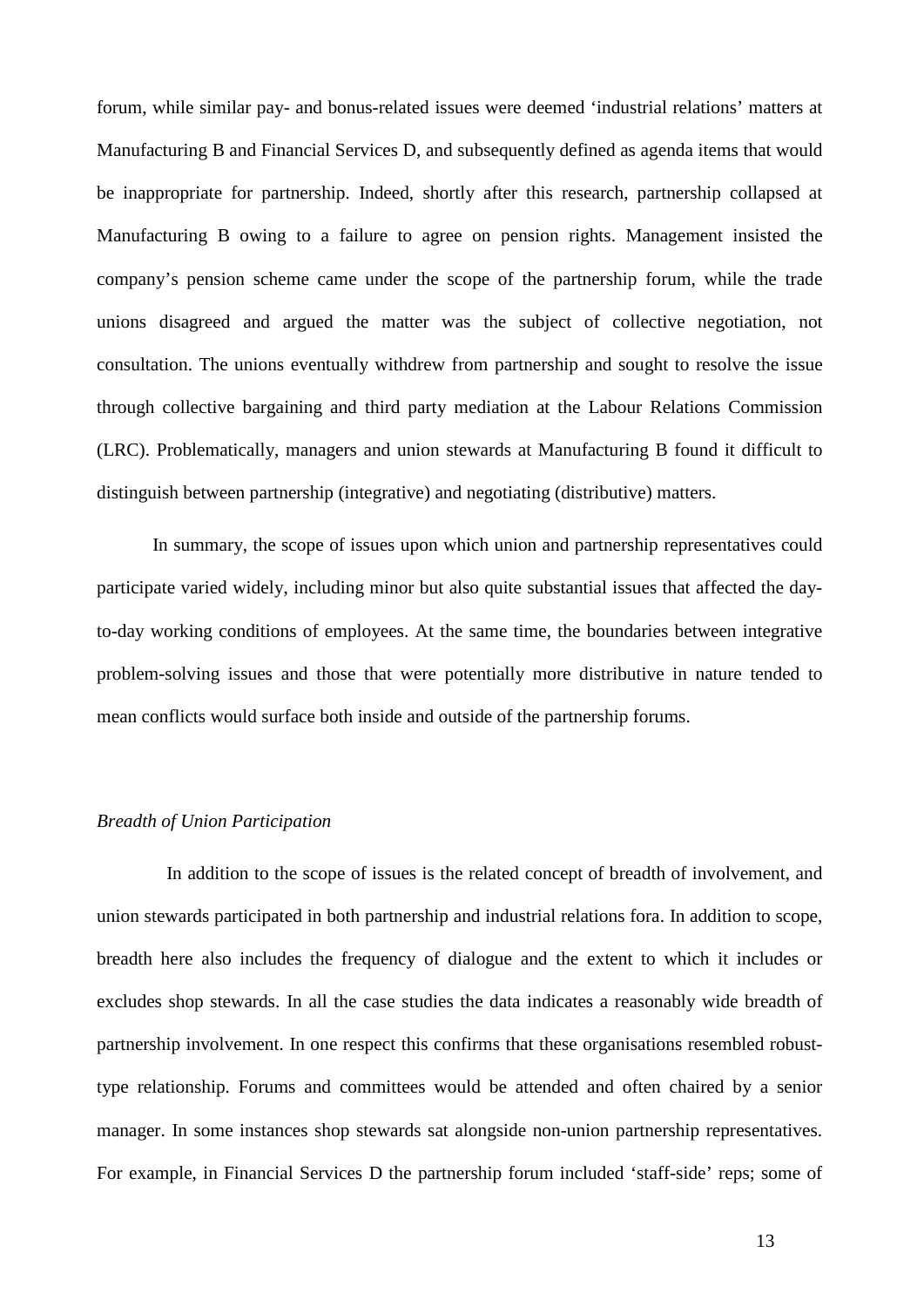whom were non-union employees while others were shop stewards, even though their role as a shop steward did not grant them an automatic seat at the partnership table. In Manufacturing A and C management provided employees and shop stewards with access to commercial information and summaries of the minutes of partnership meetings. Information was widely available and disseminated through the company's intranet, via emails and notice boards along corridors and in factory canteens.

Respondents reported that employees had greater access to information and management willingly disseminated messages as a result of partnership. In Financial Services D one shop steward commented that there is 'sometimes too much information that it can turn employees off' because of information overload. In all the firms, albeit to a different extent, informal 'word-of-mouth' sources were important. In Financial Services D it was the shop stewards who were responsible for reporting back partnership forum decisions to members. To some extent this legitimised and strengthened the union's role in members' eyes. It illustrated to employees that workplace partnership was a union-management process, even though the forum included non-union partnership reps. In the other firms dissemination was primarily a management function. Shop stewards at Manufacturing A stressed that it was important for management to share information as this separated out union roles from those of management.

#### *Depth of Union Participation*

The third dimension of the framework considered earlier is perhaps of greater significance. The *depth* of union participation in partnership signals, above all else, the extent to which involvement is genuine and whether shop stewards have the capacity to contribute to organisational decision-making: decisions managers normally reserve for themselves. Significantly, depth was found to be very much interconnected not only with formal structures but also the informal processes of dialogue. To this end partnership reps had a different role to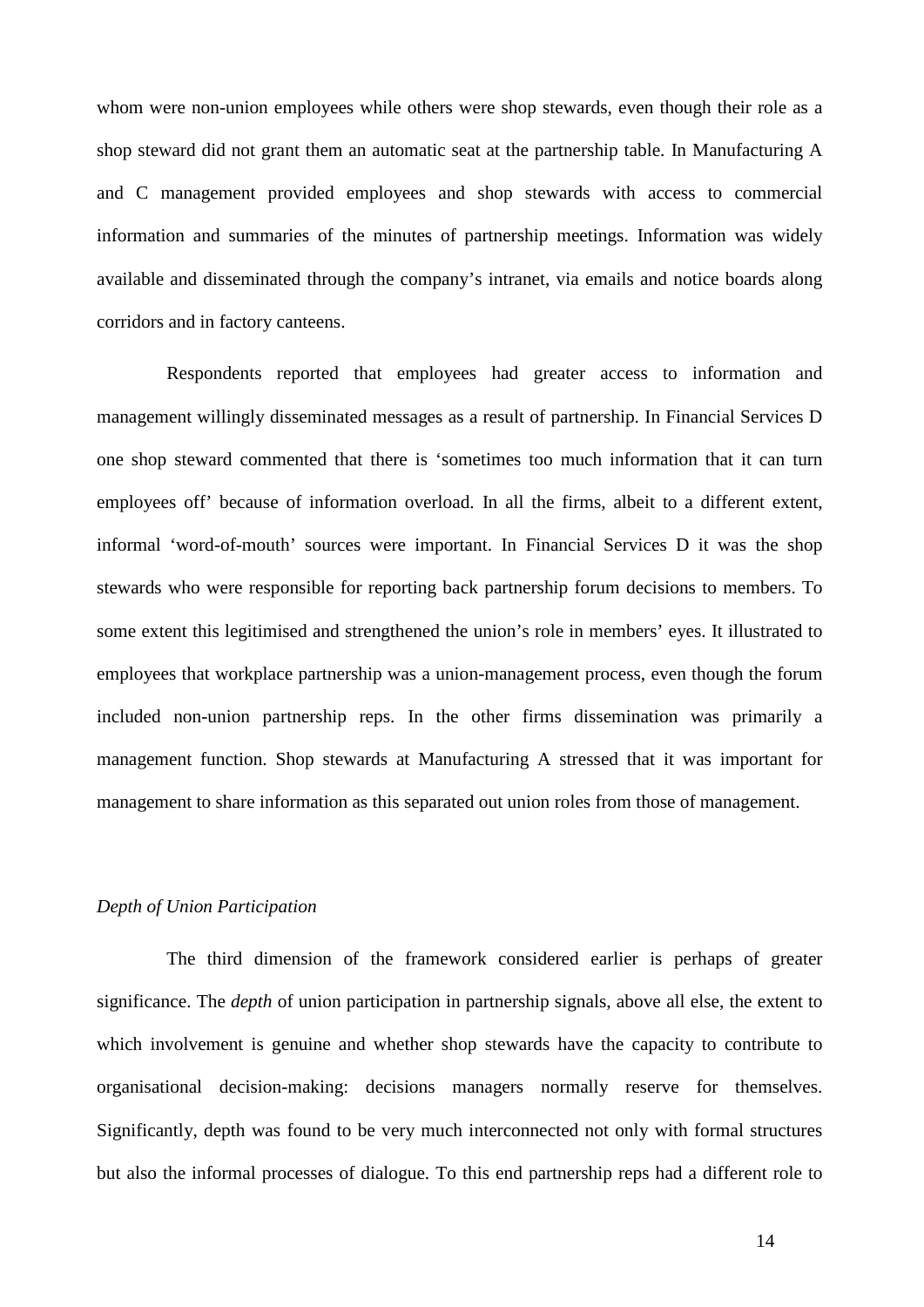that of union stewards. The latter were much more attuned to issues that had a potential distributive or conflictual outcome, whereas the partnership reps were reported as seeing matters as falling under the rubric of cooperative problem-solving. Shop stewards at Manufacturing Firms A and B and at Financial Services D remarked that union input helped to identify and ringfence issues that required more careful negotiation and at times a harder bargaining stance. Interestingly, in Financial Services D, where the partnership reps were not union stewards (although some were union members), shop stewards were happy to champion such issues on behalf of these other employee representatives outside formal fora with managers, and willingly sat alongside them in partnership forums. This connection to union channels of dialogue between workplace stewards and managers served as a conduit to information-exchange and consultation owing to a high level of informal dialogue outside the formal partnership mechanisms. This often meant that management and unions would know that an issue would be raised beforehand. Respondents commented that such informal dialogue helped to speed-up decision-making. A shop steward in Manufacturing A remarked how informal dialogue was carried out:

*"It wouldn't be that I would be constantly going into an office discussing something for an hour with somebody. It would be kind of a general conversation over lunch or breakfast or something like that".*

However, the depth of involvement was often constrained by management. There was an understanding that reports would be presented on business matters, and union delegates felt much of this information was centrally controlled by senior or board members, not local managers. One shop steward in Manufacturing C remarked that information presented by management was felt to be an 'effort in spin-doctoring from above'. Even so, shop stewards viewed the partnership process in a positive light, commenting they could raise problems and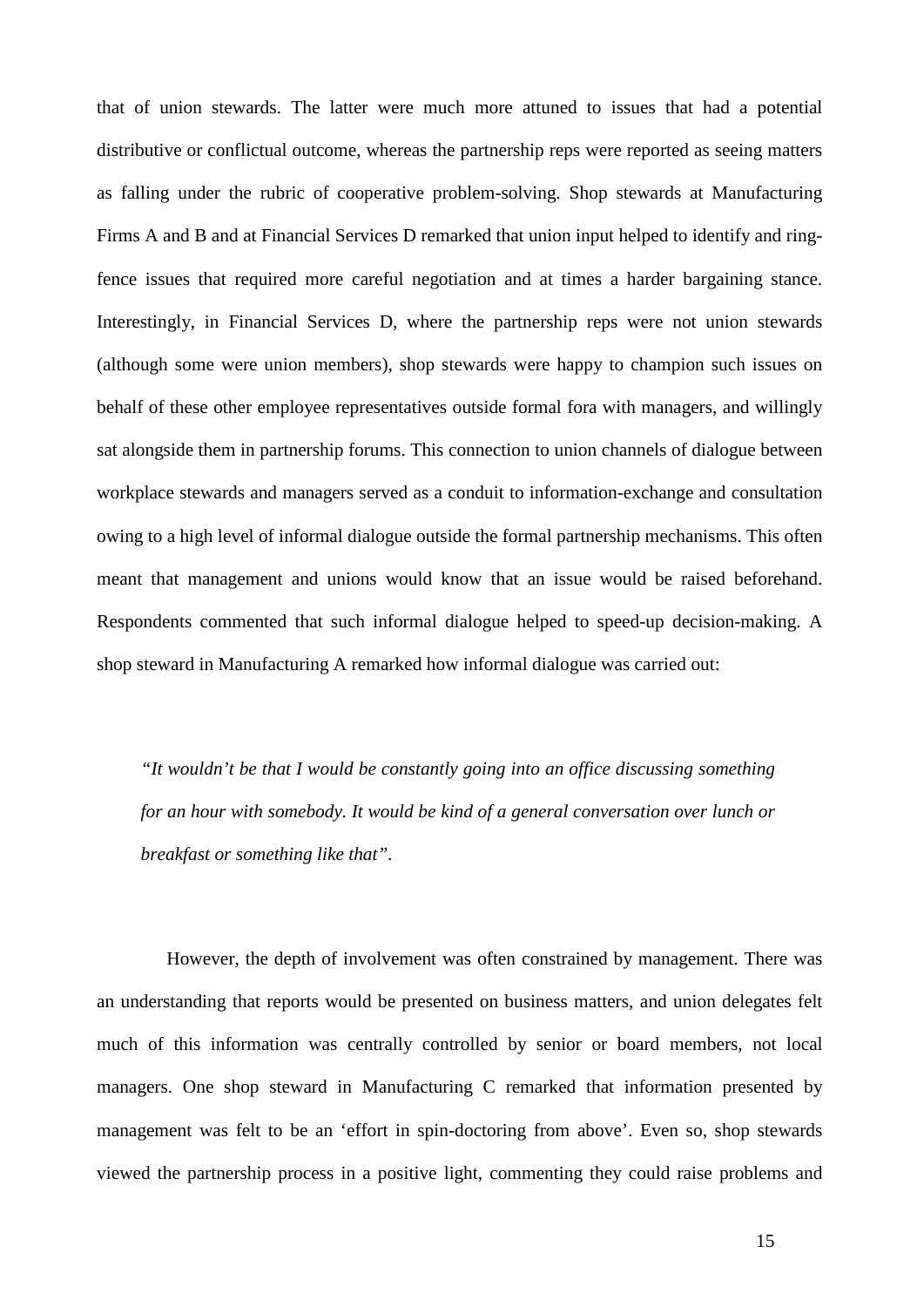worker concerns in an open and transparent manner. For example, in Hospitality E, the idea of new job sharing options for employees was raised by shop stewards at the request of several members, with a new policy agreed and implemented by management in a matter of weeks. In Manufacturing B, however, tensions were evident when shop stewards sought to highlight a particular membership grievance that management ruled was inappropriate for the partnership forum. Likewise, with other issues the union was often unwilling to discuss matters it felt were more relevant to collective bargaining fora. One of the shop steward's commented:

*"So in one sense you are trying to allow the management to hear the realities of what goes on without crossing that boundary because they could be the first to say well we can't discuss this here."*

(Shop Steward, Manufacturing B)

The dynamics of these partnership processes varied in terms of depth of union involvement. It was certainly the case that management often controlled the agenda as to what was open for discussion, and how far the partnership process could contribute. At the same time union stewards were able to derail issues management sought to push through the partnership process when harder negotiation was considered the order of the day. To this end partnership is far from a mutual win-win concept. While partnership was considered an enlightening process of involvement, it also meant union stewards had to remain vigilant agents mediating the boundaries between the interests of management and those of their members. For most shop stewards the extent of their role in management decisions covered a broad range of operational and day-to-day work related matters. At times higher or more strategic issues were considered to some degree in all cases, often with a distinctive line drawn between partnership and other contentious issues that required collective negotiation. By clearly ring-fencing the latter, the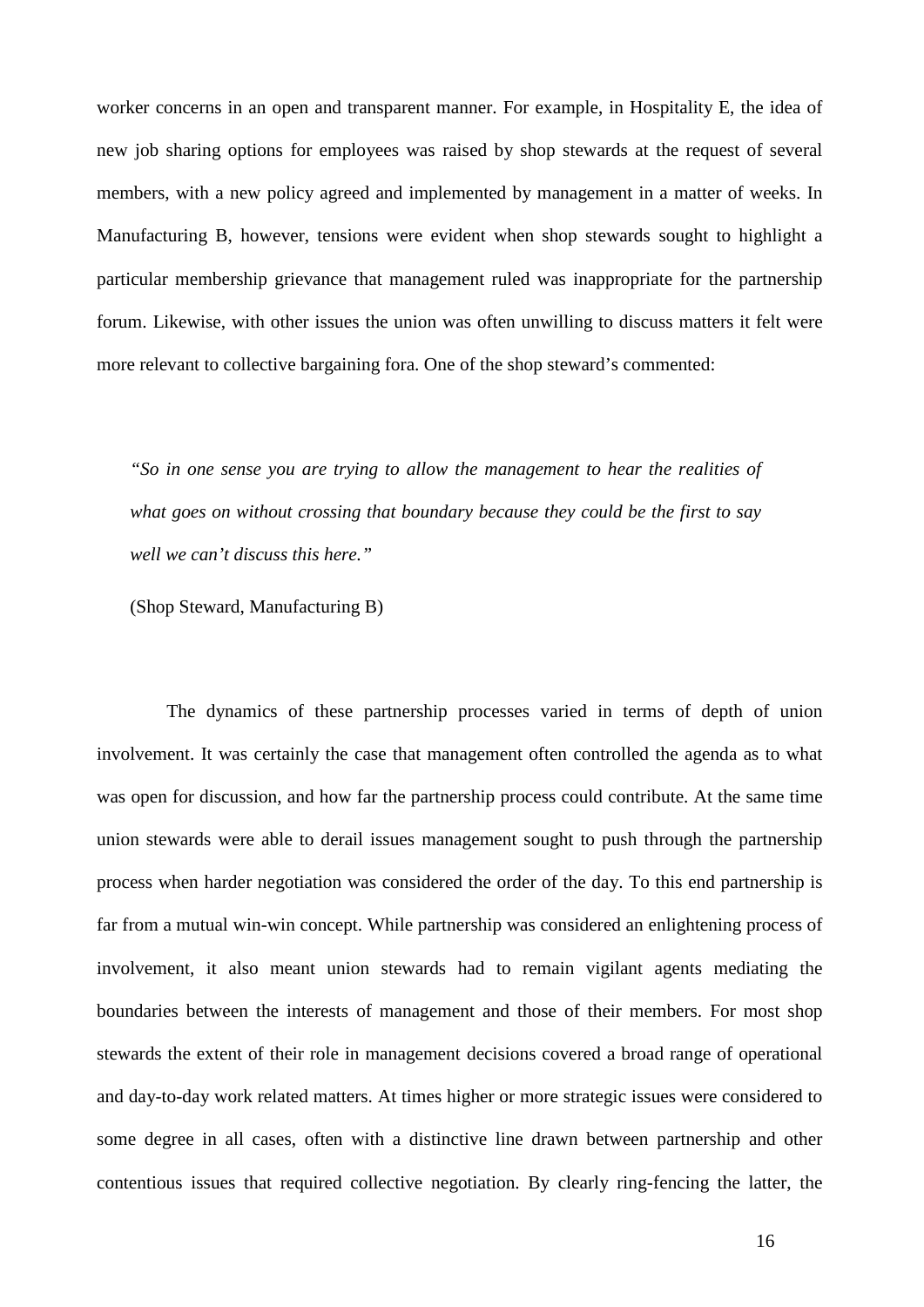partnership process was able to deal with a range of issues in a broadly positive business-like manner. Importantly, informal communications and the willingness of key 'champions' of the process served as a significant conduit in promoting union legitimacy in workplace partnership. A manager at Manufacturing B commented:

*"Really for the partnership to be successful you have to have the leadership and that has come from the very top. I would say if you took certain people out of the thing the partnership would fall apart."*

A shop steward in Manufacturing B similarly commented on the role of 'championing' the process, which also highlighted some tensions for union stewards:

*"I championed partnership because I genuinely believe it is a good process … But its very hard for a union to say we should all be sitting around the table and we should all be friends and we should all trust each other when you see your members suffering or if their work practices change and diminish. Its never going to replace the traditional bargaining, I hope".*

One area that is left to consider is how these roles shapes relations between shop stewards and union members and those of the plant management, considered in the next section.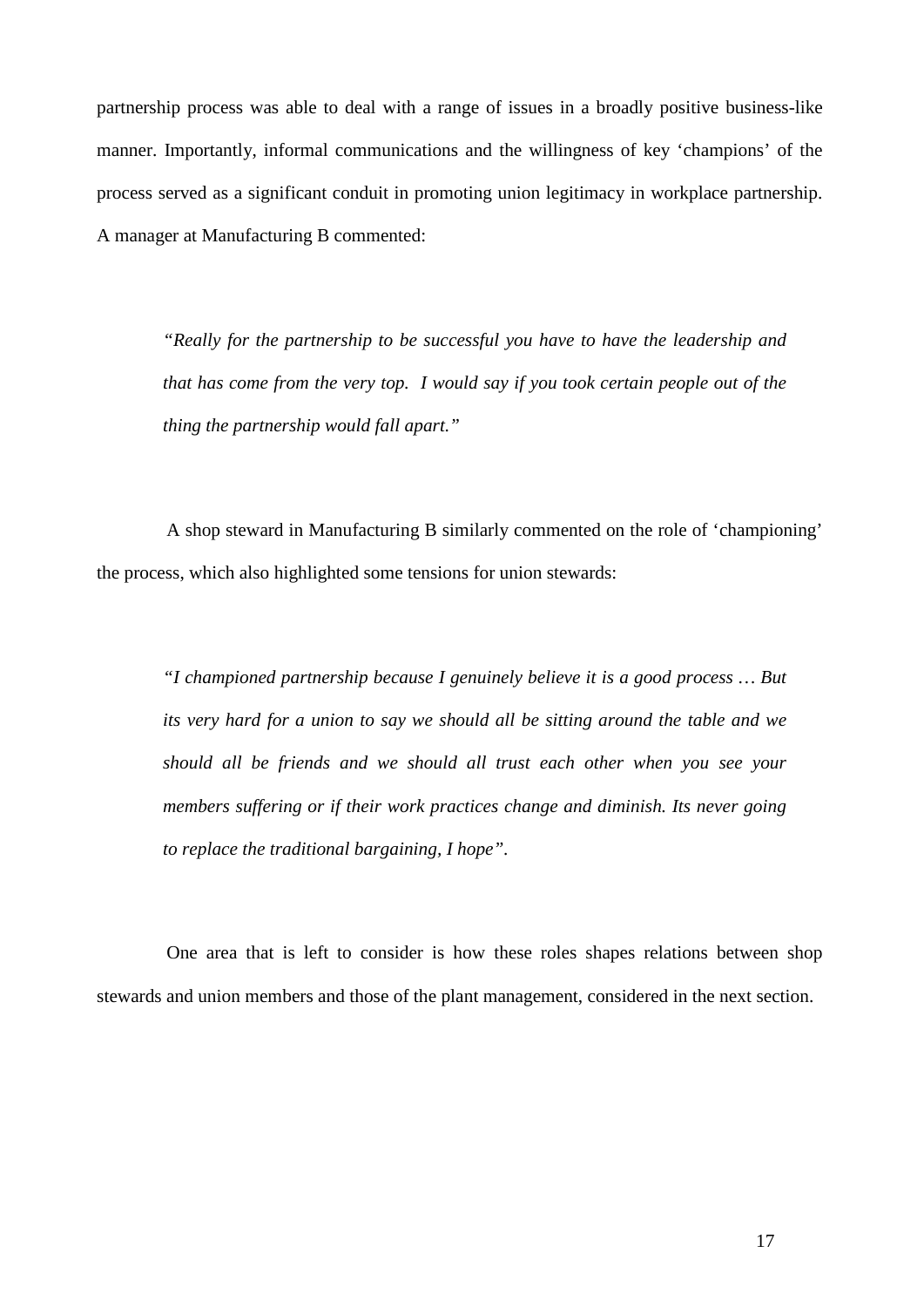#### *Partnership Roles and Relations of Shop Stewards*

Despite the differences between the companies in terms of sector, occupational mix and range of issues, respondents reported a number of broadly comparable behaviours when describing their relationships with management and union workers.

#### *Shop steward roles and relations with management*

Shop stewards viewed their role in partnership as being part of a 'joint' problemsolving team that included themselves and managers. Together with partnership representatives, shop stewards remarked how they gained greater access to senior management and commented that managers appeared willing to listen to their concerns. Several respondents remarked that managers would spend more time explaining to shop stewards and partnership representatives why certain decisions had been made, which helped build trust, even when union stewards objected to management decisions. For example, the shop steward at Financial Services D remarked:

*"The whole thing of partnership is to listen …. Managers just can't come along and say we are closing this office. He has to show why he is doing it and answer questions on it."*

In some instances (Manufacturing Firms A and C, and Financial Services D) it was reported that the way management approached issues helped reduce the workload of shop stewards. By management explaining decisions to shop stewards in a more open manner union member concerns were more easily clarified. This was also important as it assisted shop steward credibility by demonstrating to workers that their representative function involved access to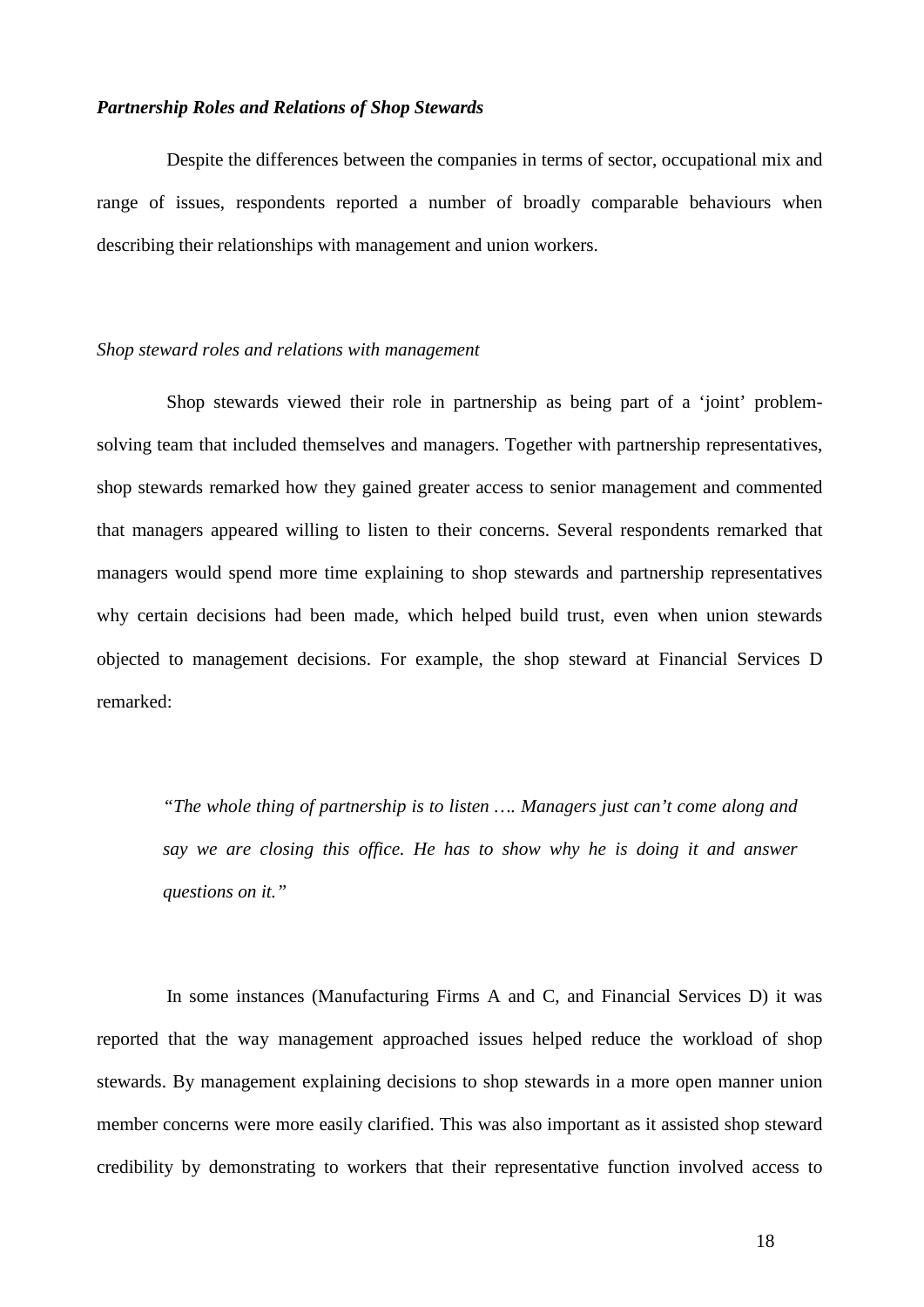management decision-makers. For example, in Financial Services D, new management recruits were sanctioned by shop stewards for issuing what were described as 'bland instructions without any explanation'. Senior managers did not hesitate to correct the newer mangers into how the processes worked in the company, and thereby showed a public endorsement of the shop stewards' role within the organisation. Indeed, supporting the process of partnership was subsequently included in new graduate management appraisal criteria. In this instance, shop stewards felt that such leverage ultimately shaped the behaviour of new managers recruited into the organisation.

The relations between shop stewards and management were evidently improved owing to issues being dealt with in a timely manner. As might be expected in private sector firms operating in competitive market environments, management stressed the importance of speed of decision-making. For union stewards a corollary was that they were able to discuss issues and resolve (minor) concerns at a lower hierarchical level, and often without the need for protected stages of consultation in the formal partnership forums. Evidently, timeliness was very much interconnected to the extent of informal relationships between managers and union stewards. For example, in Hospitality E, the union would meet with the general manager before formal meetings to assess commitment or possible objection to a particular issue. This allowed both management and unions to explore a range of possible solutions in greater depth: one example included the recruitment of casual staff during seasonal peak times.

Another reason management were keen on dealing with issues in a timely manner was it demonstrated to senior managers, in particular senior board members of a multinational corporation based in its home country, a high degree of competence and a 'can-do-attitude'. In Financial Services D, for example, supervisors resolved minor grievances over tea-making facilities purposely to avoid the issue being raised in the partnership forum. Other issues included bonus payments (Manufacturing A), overtime working (Manufacturing C) recruitment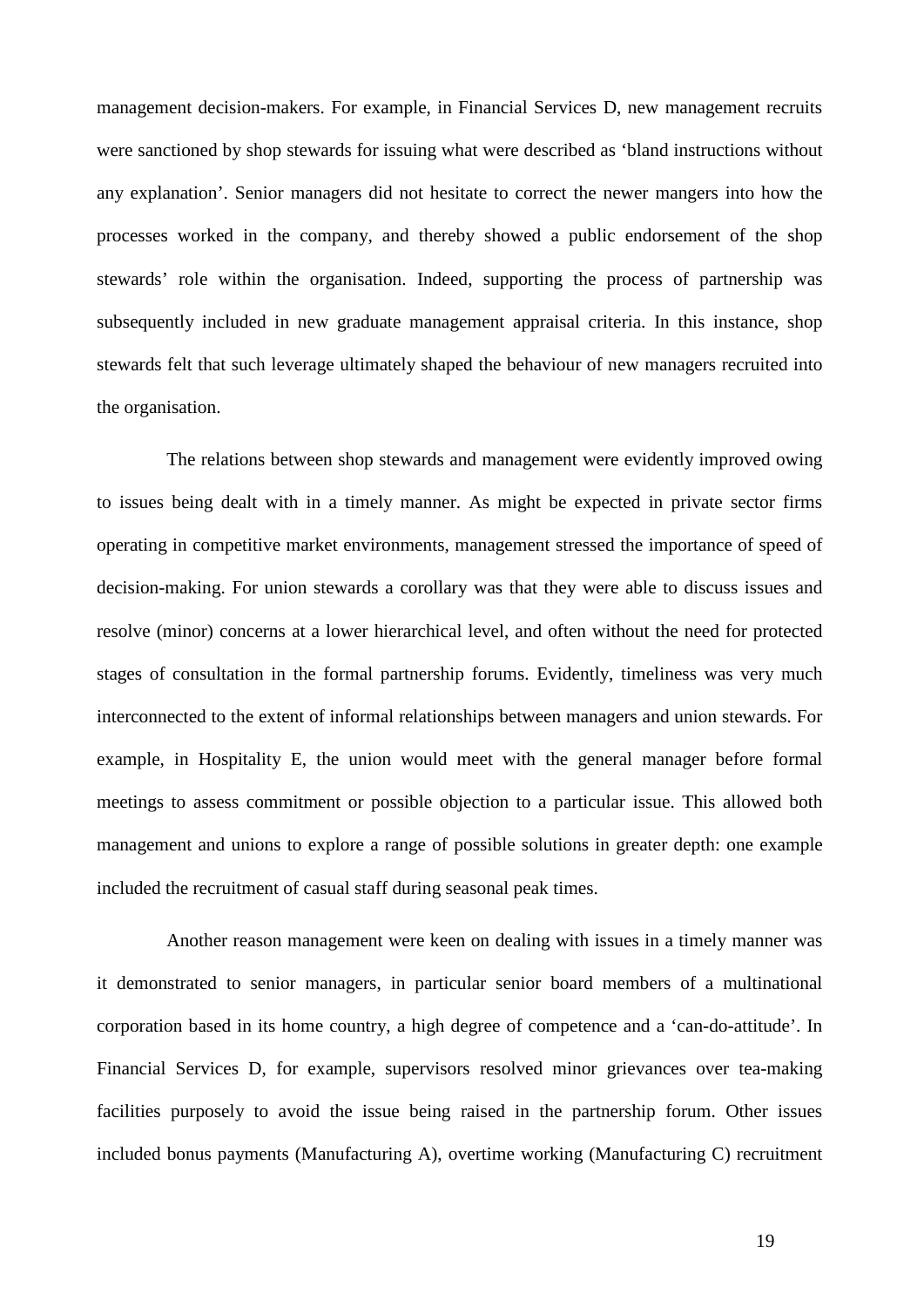of staff (Hospitality E) and safety equipment and procedures (Manufacturing A). As one shop steward commented:

*"The role has changed a lot over the last ten years. It's gone from sitting down and confronting problems to you are now dealing in a more relaxed environment. It isn't as confrontational as it was."*

(Shop Steward, Manufacturing A)

Further, a partnership representative in Manufacturing C explained:

*"I have no bother in actually saying to them this is wrong or that's wrong. But I am very aware that partnership is a talking shop, which it is …. But against that I firmly believe if its taken in the right spirit you can improve things in a few days .… So in that sense we have to work very hard at it as well."* 

(Partnership Representative, Manufacturing C)

#### *Shop steward roles and relations with union members*

On several major issues shop stewards were not consulted at all or there existed tension as to whether certain issues should be discussed in the partnership forum or resolved through traditional collective bargaining. This was the concern over pension rights in Manufacturing Firm B, which was identified as the main issue that led to the complete collapse of partnership in that company. For shop stewards this signalled to workers in Manufacturing B that the union was prepared to take a stand, even though this diminished their representative capacity with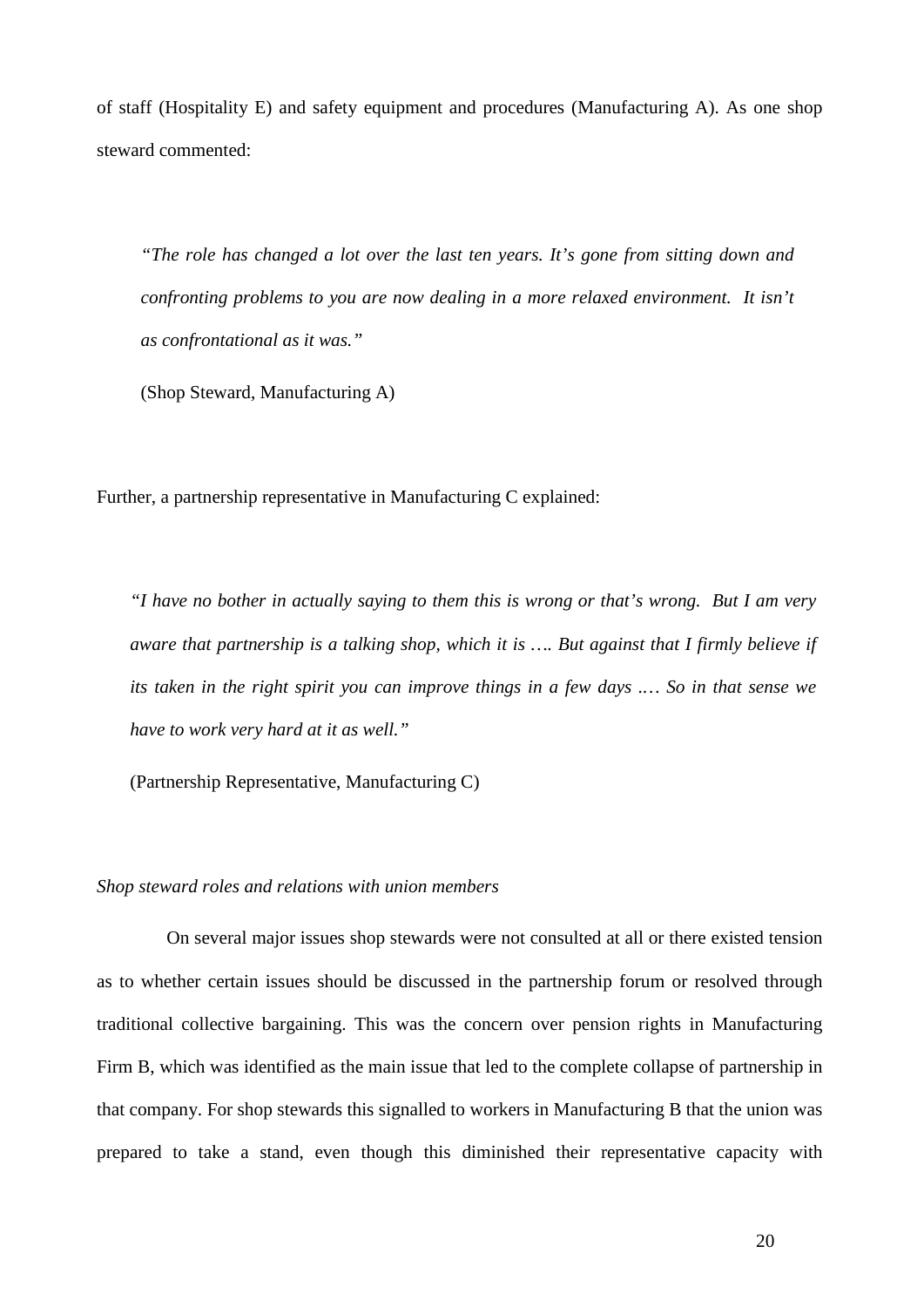management in the partnership forum. It was reported this strengthened the relationship between workers and shop stewards. In contrast, in Financial Services D, union involvement was not part of a contractual change under the transfer of undertakings regulations when some staff moved to another employer. Management decided (unilaterally) to sell one part of the business and for commercially sensitive reasons announced its decision without involving the union. Consequently, it was reported by shop stewards that the respect for the union among members diminished. This single event exposed the inability of the union to counter the power of management to make unilateral decisions when it sees fit. In this situation, union stewards reported that when trust had been broken it was hard to rebuild positive relations with union members. The shop steward explained:

*"When decisions like that are made and you are not aware of them, the first thing that is going to be thrown at you by your members is 'Where is your partnership now'. It's very hard to explain"*

At times shop stewards were under pressure by workers to demonstrate that partnership worked. In some instances (Manufacturing Firms A, B and C, and Financial Services D), such pressures tended to materialised after a number of years of partnership, in which union members viewed partnership as little more than a 'talking shop'. For example, in Manufacturing A, worker discontent increased over financial rewards. The issue was referred by the partnership forum to collective negotiation channels given the lack of progress under partnership. In this instance union members sacrificed pay rises for two years, with an explicit understanding of better pay when times improved. When financial performance and productivity improvements had been made and the issue of a pay increase was moved 'out of partnership', workers felt let-down by both the union and management. A shop steward at Manufacturing A commented: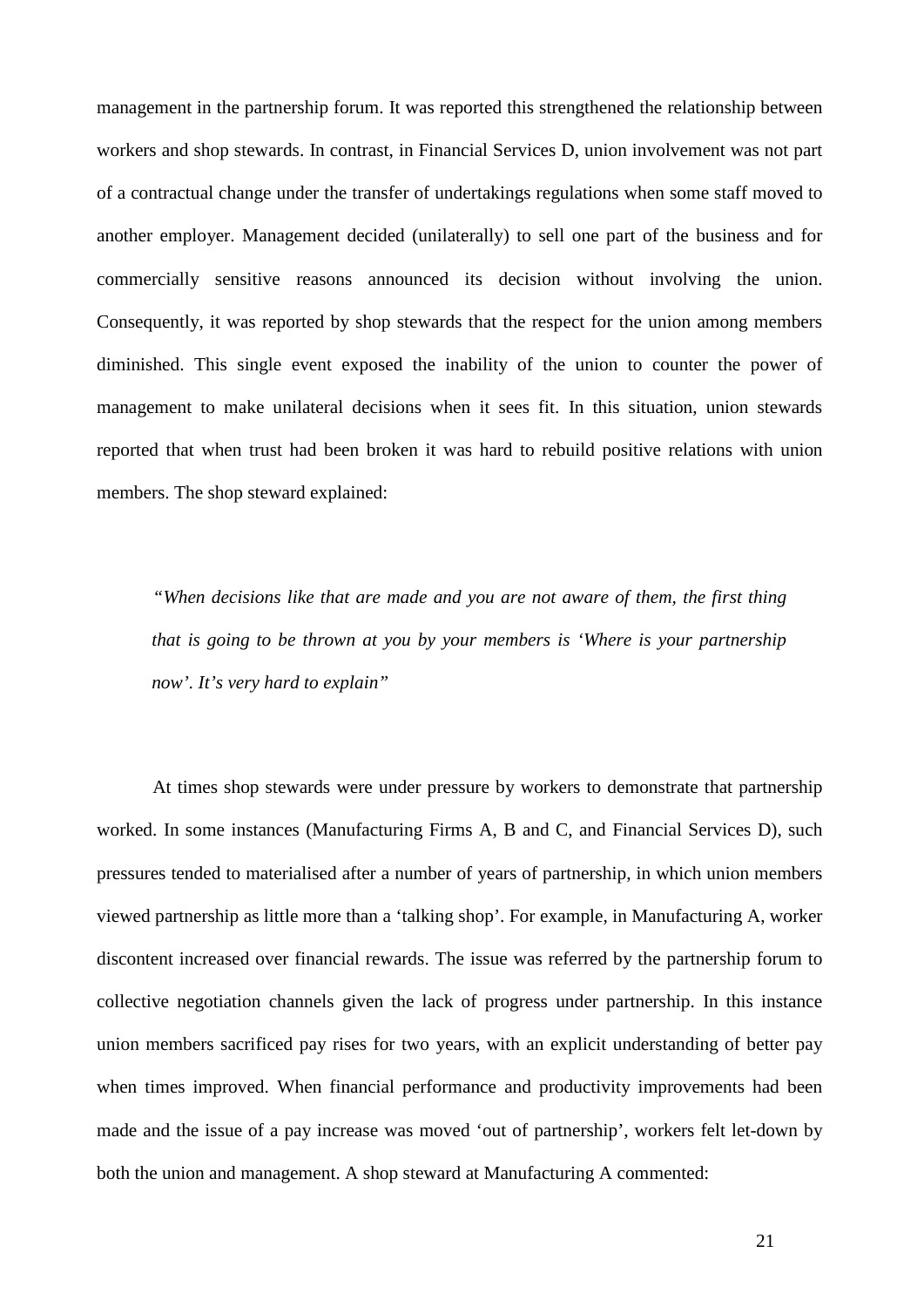*"The problem is that when you stick by partnership for a long time and they give you nothing of substance, your fellow workers feel let down".*

A further fracturing in the relations between union stewards and union members under partnership was evidenced when union representatives were restricted in the time they could take off to fulfil their duties. In most incidents, management provided shop stewards with time off to carry out union activities. Shop stewards could meet with members informally and management viewed this as helping them to deal with potential problems. However in three cases (Manufacturing A and B, and Hospitality E), supervisors emphasised the normal workload requirements of the shop steward over ad hoc membership meetings prompted by growing concerns. The views of line managers fluctuated from support to indifference to occasional obstruction. According to a shop steward in Manufacturing Firm A, support for the steward's role in discussing matters directly with members was most evident when particular supervisors had a vested interest in the issue under consideration.

Perhaps the most dramatic weakening of union-member relations occurred when shop stewards appeared to police management policy. For example, in Manufacturing A, shop stewards agreed to 'caution' members about the amount of sick absence in the company. At the request of management, shop stewards informally talked to members and pointed out the possible consequences of excessive sick absence for the company. It was only in retrospect, remarked two shop stewards at Manufacturing A, how this looked to members. Workers started to question the efficacy of the shop steward role within partnership as the line been union and management was becoming blurred. In contrast, in Manufacturing B, shop stewards consciously refused to adopt a similar role in policing management policy, and instead favoured a more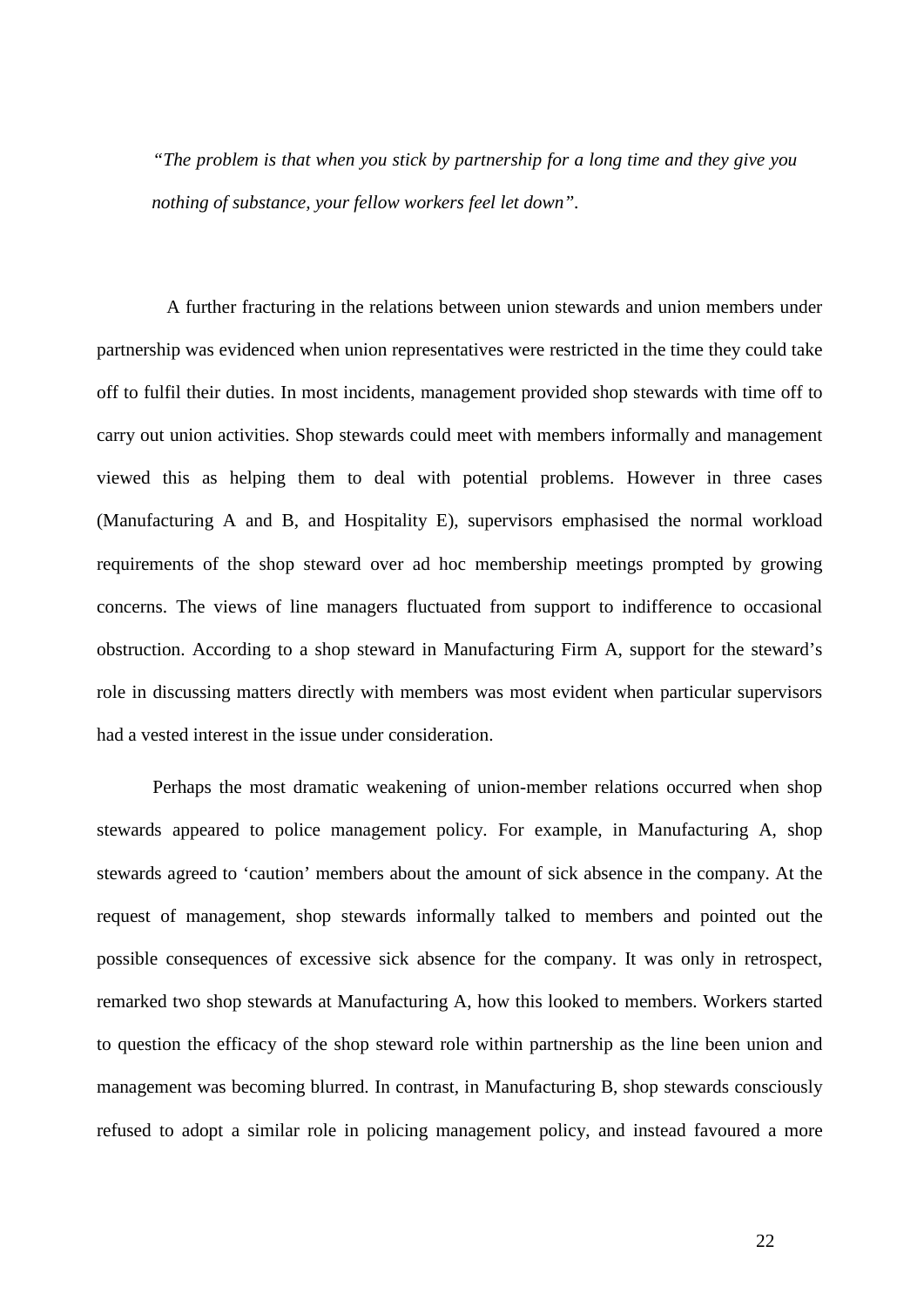combative stance in defence of workers pension rights. While the latter resulted in the demise of partnership, it strengthened the shop stewards' role with members.

 Yet there were also signs of positive union-member relations as a result of wider and more transparent access to management information as a result of partnership. Examples include the ease shop stewards felt in raising concerns with management that were deemed important to members. These varied by case and by groups of union members with different issues. For example, in Financial Services D, shop stewards reported that members would be consulted and asked about any concerns prior to partnership forums, and this helped members view the mechanism as highly interactive. One shop steward reported:

*"a lot of things would be small enough in nature but there is lots of things that can be done …. they are more to do with the ethos and the way of life and making things easier for people rather than a knee jerk reaction to things.."*

Oxenbridge and Brown (2002, 2004) and Geary and Roche (2003) consider specifically the displayed activists thesis in terms of partnership incorporating union stewards into the higher echelons of management with a dissonance between union activists and member concerns. Across all case studies in this sample, union stewards seemed to have a reasonably solid relationship with members. At times a fracturing in this relationship occurred not necessarily because of partnership per se, but more because of the dynamics of labour-management relations more generally. Union stewards did not achieve massive gains for their members, yet they did consult and engage with members in a more interactive way because of partnership. In some instances the ability to demonstrate the union was independent of the company was considered more important than partnership, as in Manufacturing Firm B, when it was felt more advantageous for union members to withdraw from partnership and enter separate collective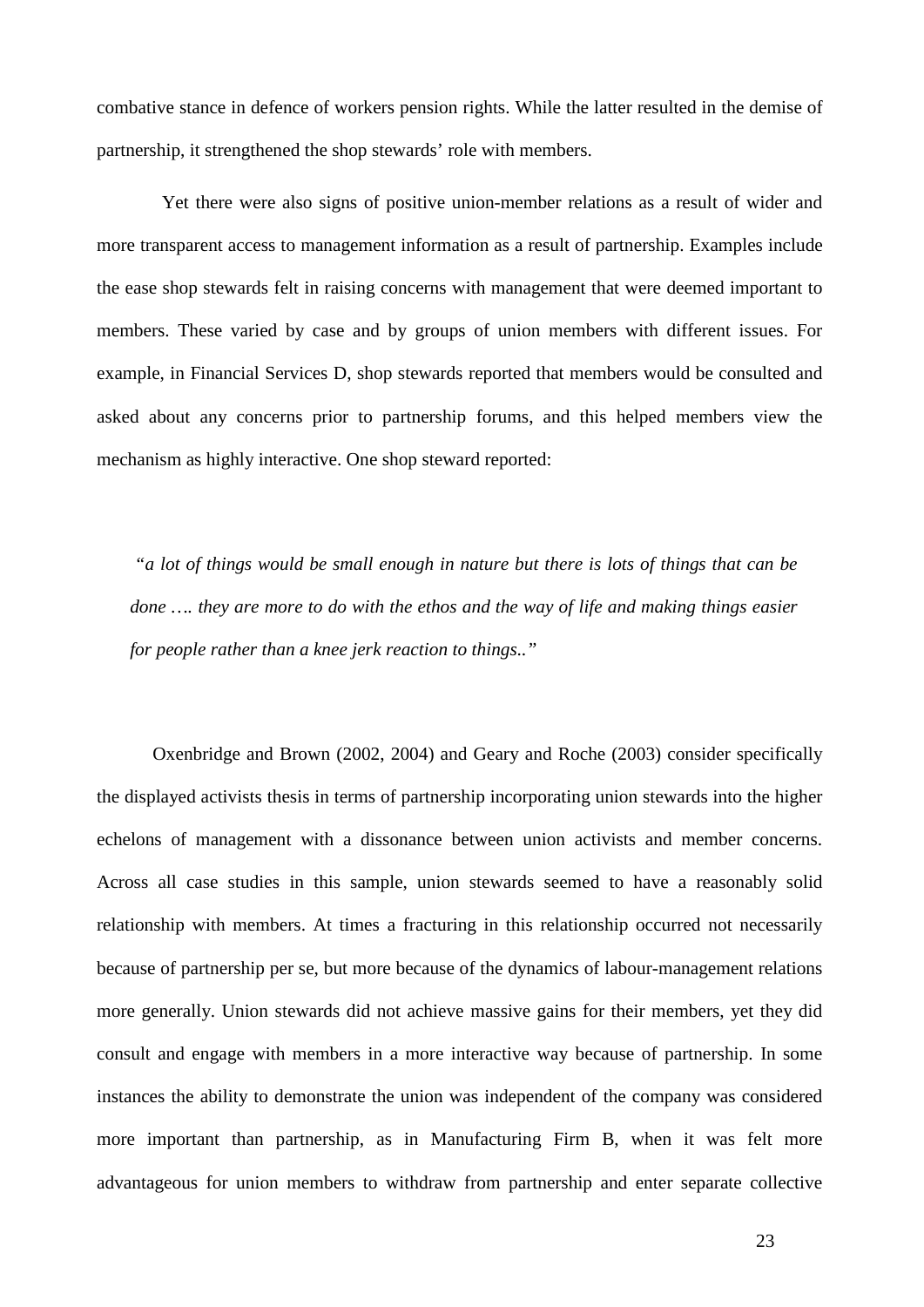negotiations along with third party (e.g. LRC) mediation. In other situations, union stewards had to cope with competing demands from members while also facing pressure from supervisory management to maintain a full work complement. Yet they managed to share information with members and on many occasions seek their views prior to decisions being made with management.

#### **7. Discussion and Conclusion**

This paper has examined the role of workplace shop stewards in what can be described as robust partnership relationships. The selection of cases which were deemed to be robust was purposeful as this allowed for a critical examination of what are supposed to be 'good' or 'exemplar' partnership processes at workplace level. These processes were subsequently examined in relations to the *scope*, *breadth* and *depth* of union involvement. This then enabled as assessment of the role of shop stewards with regards to management and specifically with union members. Since the research one of the cases, Manufacturing B, has abandoned partnership, primarily because partnership could not resolve a growing number of conflictual and distributive bargaining issues. In summary, workplace partnership is not a straightforward win-win concept in which all parties benefit from mutual gains and collaborative relations. Yet it is also found across these cases that there are some significant positive attributes of partnership that shop stewards favoured. Even acknowledging that partnership collapsed at Manufacturing Firm B, the evidence lends support to the view that enterprise level partnership is mediated by a series of factors, not least of which is the context of the organisation, the strength of unionisation and the existence partnership 'champions' at a senior management and union level. Moreover, the debate about the processes of partnership and the way integrative problem-solving mechanisms are played-out on the ground is as important as the potential gains (advocates) and losses (critics) of partnership. From this a number of policy and theoretical implications can be noted.

24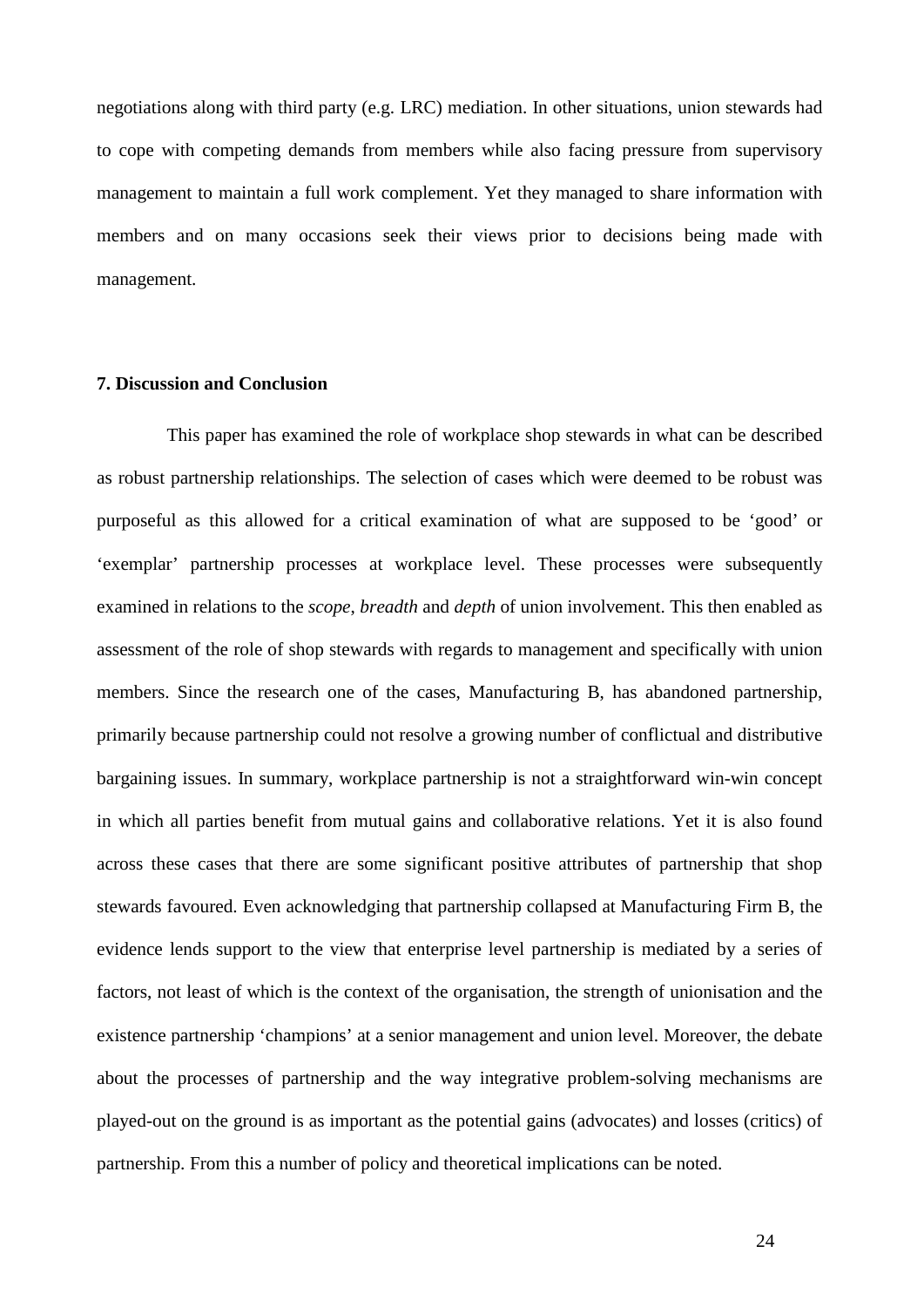First is the evident interplay between structure and agency in determining how partnership processes are played out at workplace level. When comparing the cases examined in this study on the basis of structure, three firms could be easily described as robust (Manufacturing A and C, and Financial Services D), one shallow (Hospitality E), and one collapsed (Manufacturing B). Shop steward roles and relations within the more robust partnerships exhibit high level of unionisation, which stems from long-standing union recognition and near 100 percent membership (two of which still maintain a closed shop agreement: see Table 1). With regard to the *scope* and *breadth* of the partnership process, union stewards were able to voice their members' concerns on a wide range of issues, from minor, operational to more substantive employment conditions. Across the case studies, shop stewards experienced an increased level of information-sharing, two-way communication and consultation with management. The result was a generally favourable posture towards partnership that helped legitimise and consolidate union involvement.

However, with regard to the *depth* of participation through partnership, then the picture is much more complicated. The deeper partnership relationships had a distinctive informal dimension coupled with an openness to ring-fence conflictual issues as more appropriate to collective negotiation. In this way, partnership may have dealt with lower level matters, but it was able to operate effectively on a whole range of issues that were of concern to union members. Interestingly, the informal roles of shop stewards were more developed in the robust cases, which also helped to nurture collective bargaining as a parallel channel for resolving differences. Indeed, very little informal partnership was found in Manufacturing B; the only firm where partnership subsequently collapsed.

A second implication concerns the independence of shop stewards and their role with union members. This included exercising a representative capacity with the workforce through the mechanisms of union-management negotiations as separate from partnership, holding their

25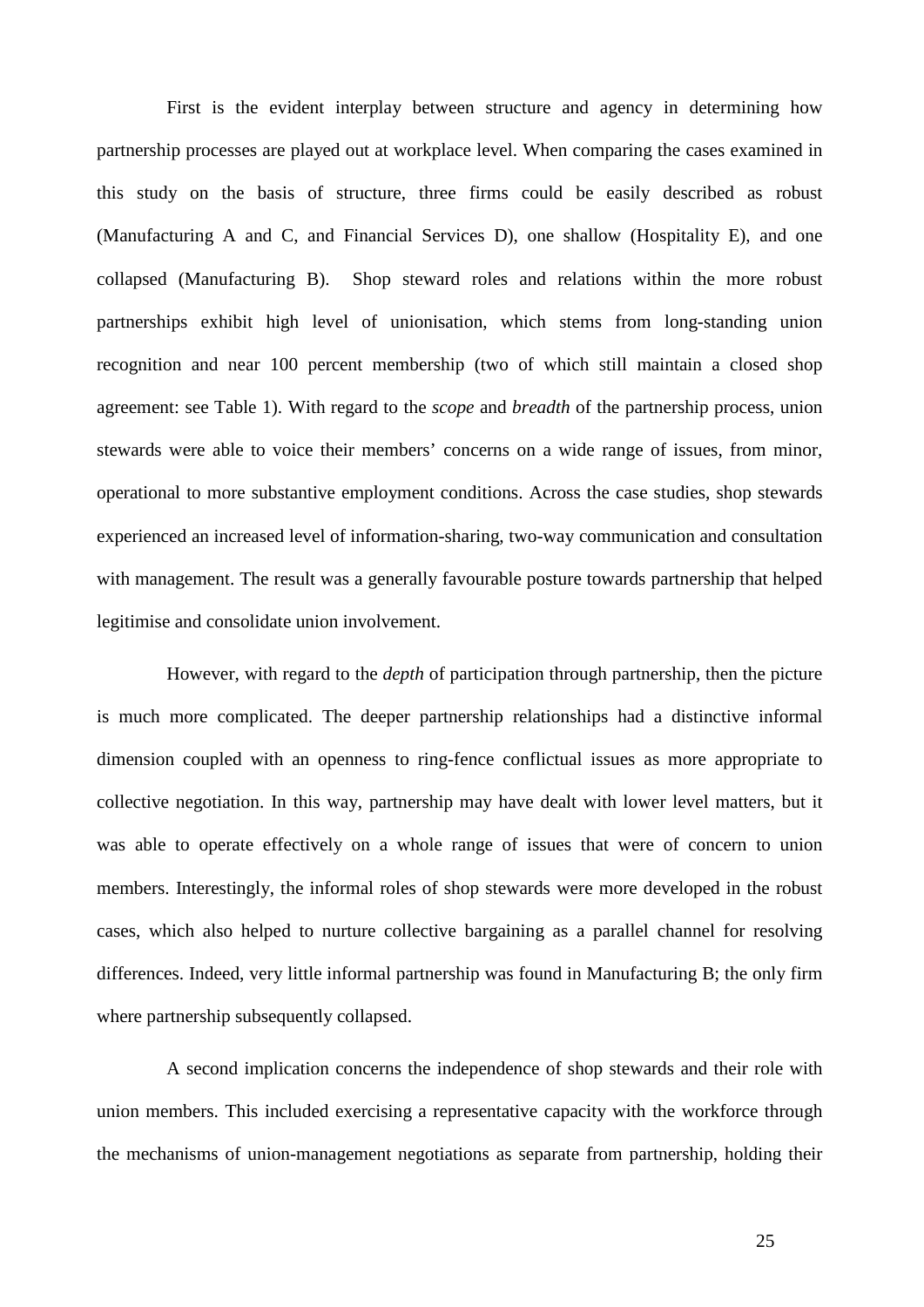own shop steward meetings and continuing to obtain time off to carry out union activities. The quality of the shop stewards relationship with management was reflected, to a large extent, in their relations with unionised workers. In part, a degree of independence from management was necessary to strengthen union-member relations. This was most apparent in situations where shop stewards could clearly distinguish issues that were appropriate for collective negotiation, and issues that could be considered in a more cooperative environment of social partnership. This signals a more complicated and uneven dynamic to the processes underpinning workplace partnership. Evidence reported here found that workers would become frustrated at a lack of progress through partnership, or concern that partnership was being used by management to push through more substantive changes. In Manufacturing A and Financial Services D, for instance, workers pressurised shop stewards to demand more tangible rewards from the company or criticised partnership for failing to deliver expected promises when financial performance had improved. Moreover, even when presented with positive union perceptions about partnership, the processes demonstrate that the employment relationship remains fraught with ambiguities and an undercurrent of antagonism. Thus the effects of partnership are more complicated and uneven than measurable gains or losses.

Finally, the longevity of partnership is likely to be tested further in the Republic of Ireland (and elsewhere) owing to a deepening economic recession. Over the last decade a growing reliance has been placed on national tripartite partnership agreements to map out economic adjustments. One consequence can be a diminution of the capacity of shop stewards to negotiate more substantive issues at workplace level given the dominance of softer consultation through partnership. In other words, enterprise-based structures may no longer be equipped to effectively respond to decentralised bargaining demands in a depressed economic climate. Related to this is whether a fragile political regime can maintain partnership at a national level. In Ireland unions recently had to abandoned national partnership talks over government-imposed tax increases and public sector pay cuts.

26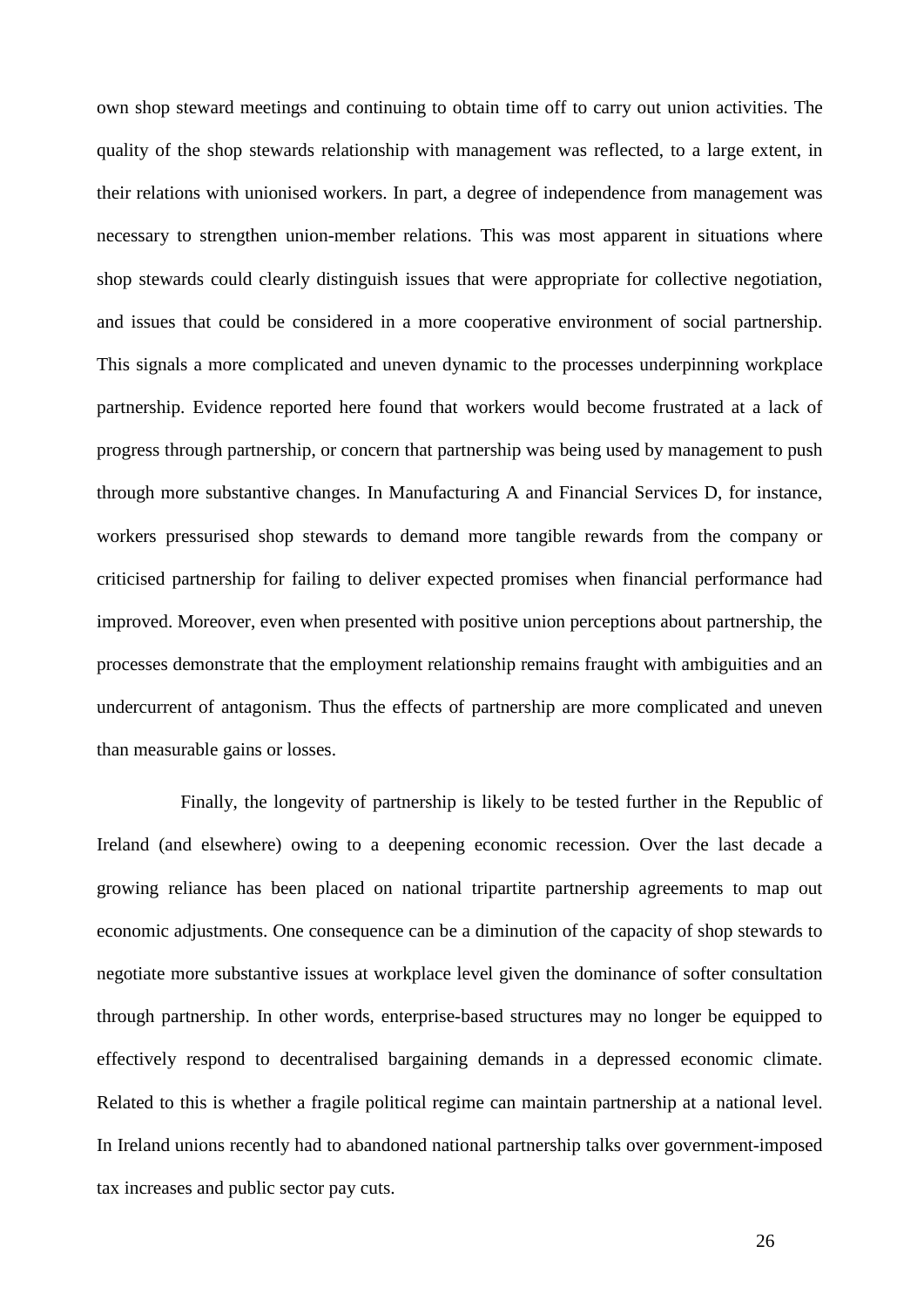| Company/Sector                                                      | <b>Manufacturing A</b>                                                                                                                                | <b>Manufacturing B</b>                                                                                                                                 | <b>Manufacturing C</b>                                                | <b>Financial Services D</b>                                                                    | <b>Hospitality E</b>                                                  |
|---------------------------------------------------------------------|-------------------------------------------------------------------------------------------------------------------------------------------------------|--------------------------------------------------------------------------------------------------------------------------------------------------------|-----------------------------------------------------------------------|------------------------------------------------------------------------------------------------|-----------------------------------------------------------------------|
| Size                                                                | 555                                                                                                                                                   | 1600                                                                                                                                                   | 85                                                                    | 600                                                                                            | 480                                                                   |
| Unions                                                              | SIPTU, AEEU and TEEU                                                                                                                                  | <b>SIPTU</b> and <b>TEEU</b>                                                                                                                           | <b>SIPTU</b> and <b>TEEU</b>                                          | <b>SIPTU</b> and MFS                                                                           |                                                                       |
| Union density                                                       | 100% and closed shop<br>agreement                                                                                                                     | 100%                                                                                                                                                   | 100% and closed<br>shop agreement                                     | 94%                                                                                            | 75%                                                                   |
| Respondents<br>interviewed                                          | • Industrial Relations<br>Manager x 1<br>$\bullet$ HR Manager x 1<br>• Plant Managers x 2<br>• Partnership Facilitators x 2<br>• Union Stewards $x$ 5 | $\bullet$ HR Manager x 1<br>$\bullet$ Partnership Rep x 1<br>$\bullet$ Line Manager x 1<br>$\bullet$ Shop Stewards x 4<br>•Partnership Facilitator x 1 | $\bullet$ CEO x 1<br>$\bullet$ Site Manager x 1<br>• Shop Steward x 2 | • Employee Relations<br>Manager x 1<br>• Operations Manager x 1<br>$\bullet$ Shop Stewards x 5 | $\bullet$ HR Manager x 1<br>• Line Manager x 1<br>• Shop Stewards x 2 |
| Indicative<br>description of type<br>of partnership<br>relationship | <b>Robust</b>                                                                                                                                         | Collapsed                                                                                                                                              | Robust                                                                | <b>Robust</b>                                                                                  | Shallow                                                               |

# **Table 1: Case Study Context and Profile**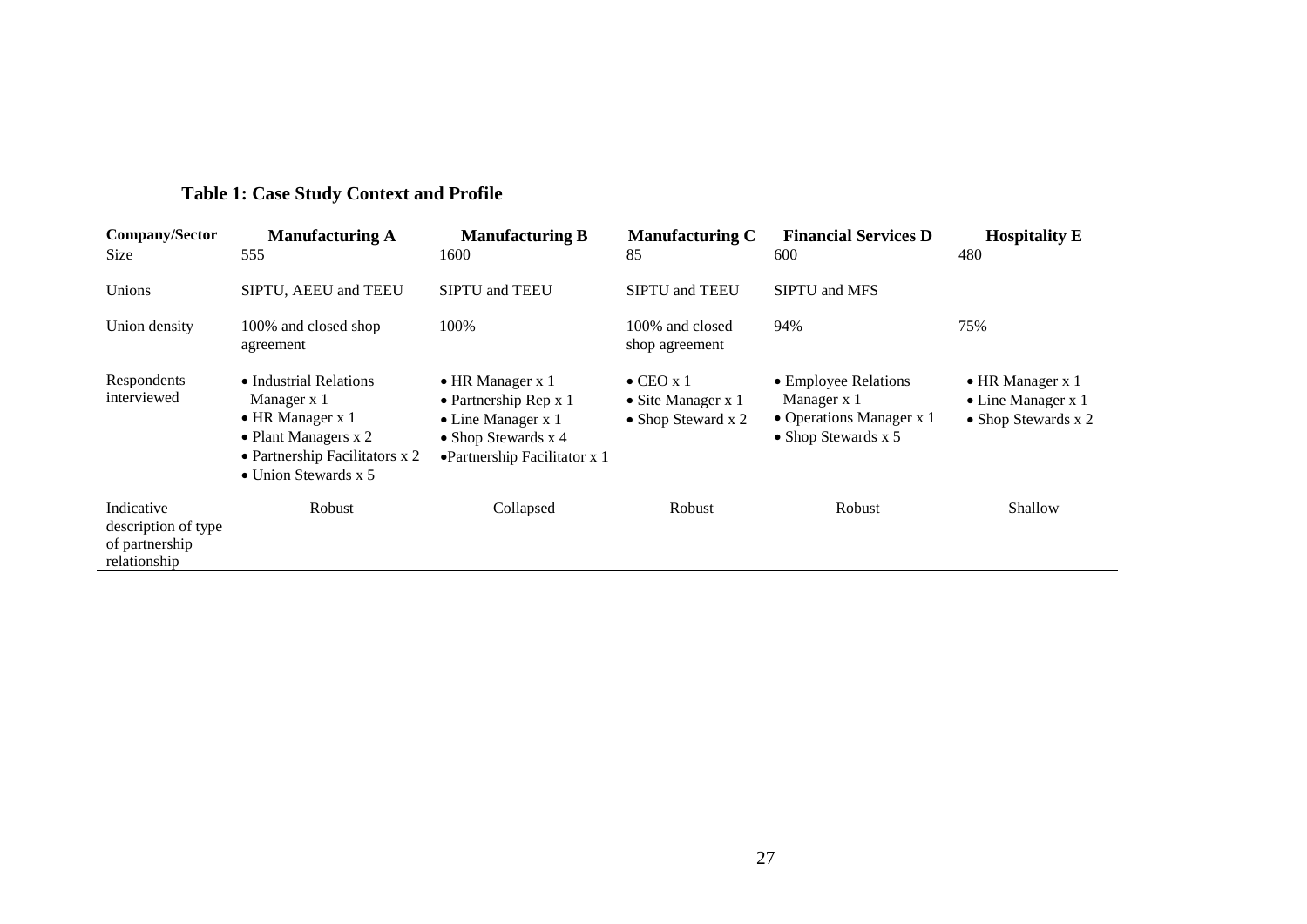#### **References**

- Ackers, P. and Payne, J. (1998), 'British Trade Unions and Social Partnership: rhetoric, reality and strategy', *International Journal of Human Resource Management*, 9(3): 529-550.
- Ackers, P., Marchington, M., Wilkinson A. and Dundon, T. (2005), 'Partnership and Voice, with or without Trade Unions: Changing UK management approaches to organisational participation', in M. Stuart, and M. Martinez Lucio (eds) *Partnership and Modernisation in Employment Relations*, London, Routledge.
- Charlwood, A. and Terry, M. (2007), '21<sup>st</sup> Century models of employee representation: structures, processes and outcomes', *Industrial Relations Journal*, 38 (4): 320-337.
- Danford, A., Richardson, M., Stewart, P., Tailby, S. and Upchurch, M. (2005), 'Workplace Partnership and Employee Voice in the UK: comparative case studies of union strategy and worker experience', *Economic and Social Democracy*, 26(4): 593-620.
- Dietz, G. (2004), 'Partnership and the development of trust in British workplaces', *Human Resource Management Journal*, 14 (1): 5-24.
- Dobbins, A. and Gunnigle, P. (2009), 'Can Voluntary Workplace Partnership Deliver Sustainable Mutual Gains?', *British Journal of Industrial Relations*, d.o.i: 10.1111/j.1467-8543.2009.00715.x
- Donaghey, J. and Teague, P. (2007), 'The Mixed Fortunes of Irish Unions: Living with the Paradoxes of Social Partnership', *Journal Labor Research*, Vol XXVIII (1): 19-41.
- Dundon, T., Wilkinson, A. Marchington, M. and Ackers, P. (2005), 'The Management of Voice in Non-Union Organisations: Managers Perspectives', *Employee Relations*, Vol 27 (3): 307-319.
- Dundon, T., Curran, D., Maloney, M. and Ryan, P. (2006), 'Conceptualising the dynamics of employee voice: evidence from the Republic of Ireland', *Industrial Relations Journal*, 37 (5): 492-512.
- Geary, J.F. (2008), 'Do Unions Benefit from Working in Partnership with Employers? Evidence from Ireland', *Industrial Relations*, 47 (4): 530-69.
- Geary, J.F. and Roche, W.K. (2003), 'Workplace partnership and the displaced activist thesis', *Industrial Relations Journal*, 34(1): 32-51.
- Guest, D.E. and Peccei, R. (2001), 'Partnership at Work: mutuality and the balance of advantage', *British Journal of Industrial Relations*, 39(2): 207-236.
- Haynes, P. and Allen, M. (2000), 'Partnership as Union Strategy: A preliminary evaluation', *Employee Relations*, 23(2): 164-187.
- Heery, E. (2002), 'Partnership versus Organising: alternative futures for British trade unionism', *Industrial Relations Journal*, 33(1): 20-35.
- Johnstone, S., Ackers, P. and Wilkinson, A (2009) 'The British partnership phenomenon: a ten year review', *Human Resource Management Journal*, 19(3), pp.260-279
- Kelly, J. (1996) 'Union Militancy and Social Partnership' in P. Ackers, C. Smith and P. Smith (eds), *The New Workplace and Trade Unionism*, London, Routledge: 77-110.
- Kelly, J. (1998), *Rethinking Industrial Relations*. Routledge, London.
- Kelly, J. (2004), 'Partnership Agreements in Britain: labor cooperation and compliance, *Industrial Relations*, Vol 43 (1): 267-292
- Kessler, I. and Heron, P. (2001), 'Steward organisation in a profession union: the case of the Royal College of Nursing', *British Journal of Industrial Relations*, Vol 39 (3), pp.367-391.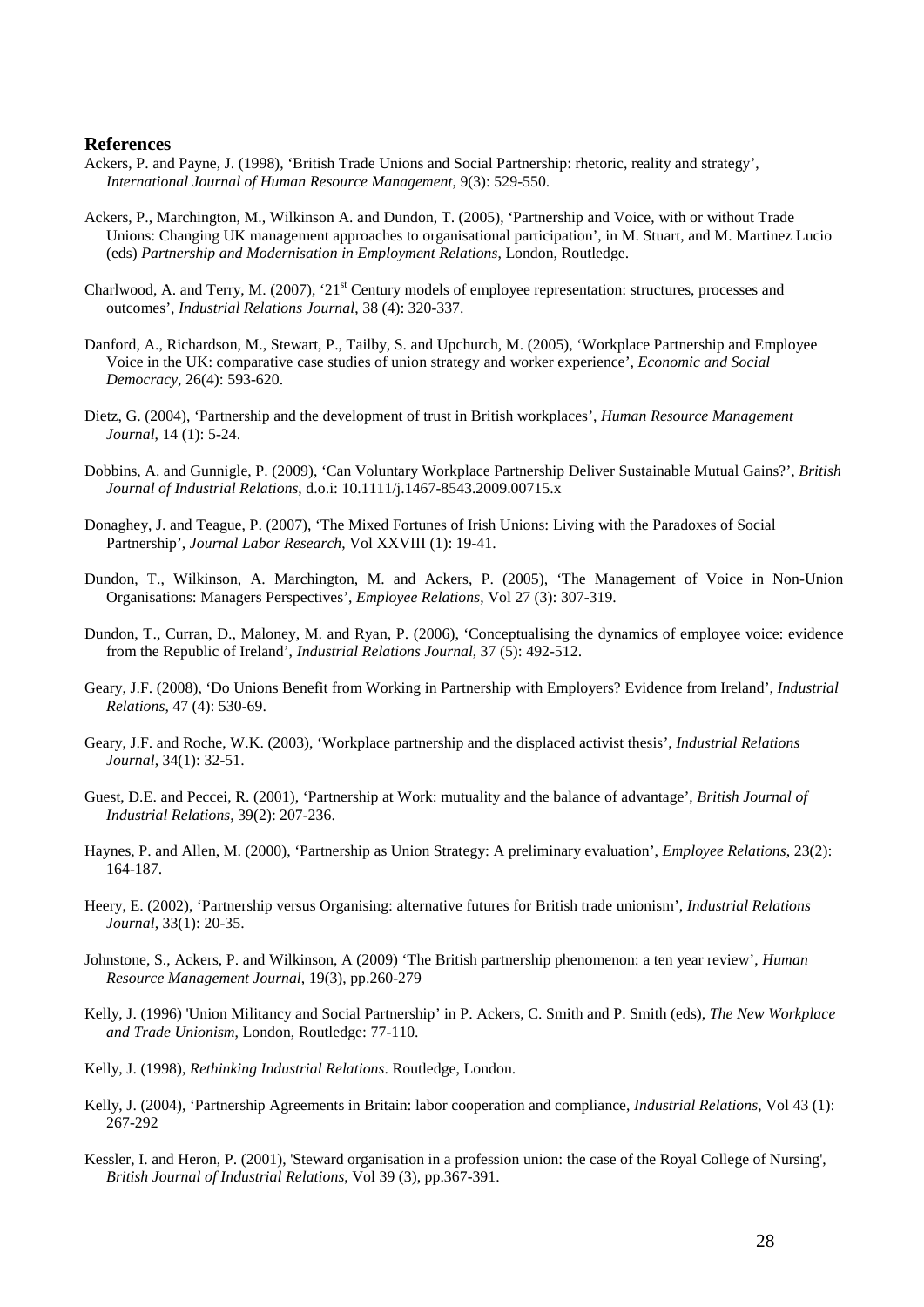- Kochan, T.A. and Osterman, P. (1994), *The Mutual Gains Enterprise: Forgoing a winning partnership among labor, management and government*, Harvard Business School Press: Boston.
- Marchington, M., Goodman, J. Wilkinson, A. and Ackers, P. (1992) *New Developments in Employee Involvement,* Research Paper No.2, Employment Department: London.
- Marchington, M., Wilkinson, A., Ackers, P. and Dundon, T. (2001), *Management Choice and Employee Voice*, London, CIPD Publishing.
- Marchington, M. and Wilkinson, A. (2005), 'Direct participation and involvement', in S. Bach (ed), *Managing Human Resources: Personnel Management in Transition*, Blackwell: Oxford.
- Martinez Lucio, M. and M. Stuart (2002). 'Assessing Partnership: The prospects for, and challenges of, modernisation', *Employee Relations*, 24(3): 252-261.
- Martinez Lucio, M. and Stuart, M. (2004), 'Swimming Against the Tide: social partnership, mutual gains and the revival of 'tired' HRM', *International Journal of Human Resource Management*, 15(2): 410-424.
- Martinez Lucio, M. and Stuart, M. (2005), 'Partnership and New Industrial Relations in a Risk Society: An age of shotgun weddings and marriages of convenience', *Work, Employment and Society*, 19(4): 797-817.
- McKersie, R. (1996), 'Labour-Management Partnerships: U.S. Evidence and Implications for Ireland', *Irish Business and Administrative Research* Vol 17 (1), pp.1–13.
- Munro, A. (2002), 'Working Together Involving Staff: Partnership working in the NHS', *Employee Relations*, 24(3): 277-289.
- O'Donnell, R. and O'Reardon, C. (2000), 'Social Partnership in Ireland's Economic Transformation', in G. Fajertag and P. Pochet (Eds), *Social Pacts in Europe*, European Trade Union Institute: Brussels: 237-256.
- Oxenbridge, S. and W. Brown (2002), 'The Two Faces of Partnership? An assessment of partnership and co-operative employer/ trade union relationships', *Employee Relations*, 24(3): 262-276.
- Oxenbridge, S. and Brown, W. (2004), 'Achieving a new equilibrium? The stability of cooperative employer-union relationships', *Industrial Relations Journal*, 35(5): 388-402.
- Oxenbridge, S. and W. Brown (2005). Developing partnership relationships: a case of leveraging power', in M. Stuart and M. Martinez-Lucio (Eds), *Partnership and Modernisation in Employment Relations*, London: Routledge: 83-100
- Roche, W.K. and Geary, J.F. (2002a), 'Collaborative Production in the Irish Boom: work organisation, partnership and direct involvement in Irish workplaces', in D. D'Art and T. Turner (Eds), *Irish Employment Relations in the New Economy*, Blackhall: Dublin: 58-92.
- Roche, W.K. and Geary, J.F. (2002b), 'Advocates, Critics and Union Involvement in Workplace Partnership: Irish airports', *British Journal of Industrial Relations*, 40(4): 659-688.
- Roche, W. K. and Geary, J.F. (2006), *Partnership at Work: The Quest for Radical Organizational Change*, London: Routledge.
- Rubinstein, S. (2001), 'A Different Kind of Union: Balancing Co-Management and Representation', *Industrial Relations Vol* 40 (2), pp. 163–203.
- Samuel, P. J. (2007), 'Partnership consultation and employer domination in two British pension firms', *Work, Employment and Society*, 21(3):459-77
- Teague, P. and Donaghey, J. (2009), 'Why has Irish Social Partnership survived?', *British Journal of Industrial Relations,*  Vol. 47 (1): 55-78